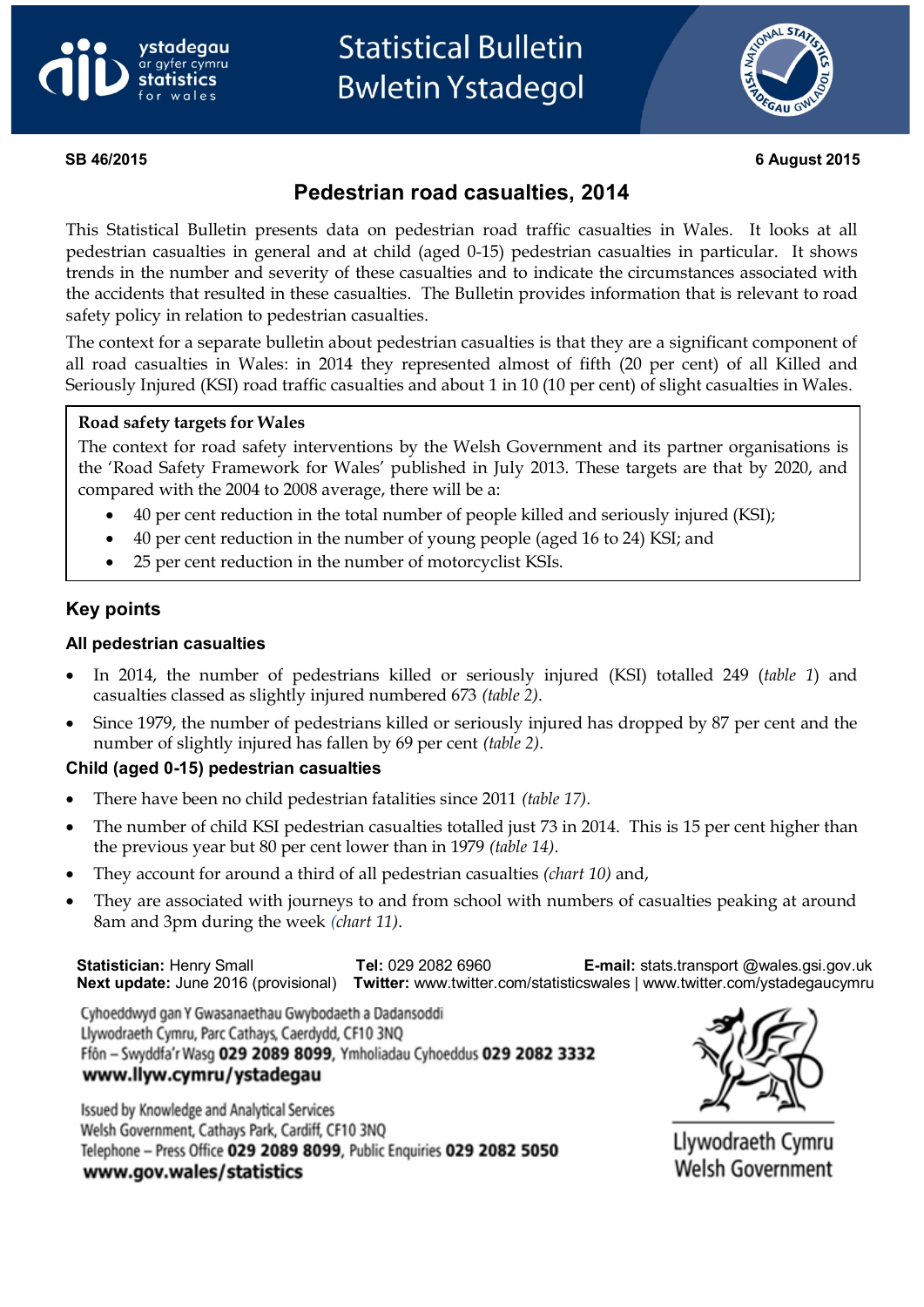| <b>List of contents</b>                                                               |    |
|---------------------------------------------------------------------------------------|----|
| Summary of all pedestrian casualties                                                  | 5  |
| What age and gender are pedestrian casualties?                                        | 7  |
| What is the relative risk of becoming a pedestrian casualty, by age and gender?       | 10 |
| When are pedestrian casualties most likely to occur?                                  | 12 |
| Where on the road are pedestrian casualties most likely to occur?                     | 14 |
| What sort of vehicles hit pedestrians; and how many are hit by 'hit and run' drivers? | 16 |
| What were the weather and light conditions?                                           | 18 |
| Summary of child (aged 0-15) pedestrian casualties                                    | 19 |
| When are child pedestrian casualties most likely to occur?                            | 21 |
| Where on the road are child pedestrian casualties most likely to occur?               | 23 |
| What sort of vehicles hit child pedestrians; and what was the weather?                | 24 |
| Key quality information                                                               | 25 |

# **List of tables**

| Table 1: Pedestrian casualties in context: Casualties by type of road user by severity, | 4  |
|-----------------------------------------------------------------------------------------|----|
| 2004-2008 average, 2009-2014                                                            |    |
| Table 2: Summary of pedestrian casualties, 1979-2014                                    | 6  |
| Table 3: KSI pedestrian casualties and age group, 1979-2014                             | 8  |
| Table 4: Pedestrian casualties by gender, 2004-2014                                     | 9  |
| Table 5: Pedestrian casualties by day of week, 2004-2014                                | 13 |
| Table 6: Pedestrian casualties by location of pedestrian, 2004-2014                     | 14 |
| Table 7: Pedestrian casualties by road type, 2004-2014                                  | 15 |
| Table 8: Pedestrian casualties by speed limit (mph), 2004-2014                          | 15 |
| Table 9: Pedestrian casualties (all severities) by type of vehicle involved, 2004-2014  | 16 |
| Table 10: Pedestrians killed by type of vehicle involved, 2004-2014                     | 16 |
| Table 11: Pedestrian casualties by hit and run, 2004-2014                               | 17 |
| Table 12: Pedestrian casualties by weather conditions, 2004-2014                        | 18 |
| Table 13: Pedestrian casualties by light conditions, 2004-2014                          | 18 |
| Table 14: Child pedestrian casualties summary, 1979-2014                                | 19 |
| Table 15: Child pedestrian casualties by days of the week and severity, 2004-2014       | 22 |
| Table 16: Child pedestrian casualties by speed limit (mph), 2004-2014                   | 23 |
| Table 17: Child pedestrians killed by speed limit (mph), 2004-2014                      | 23 |
| Table 18: Child pedestrian casualties by type of vehicle involved, 2004-2014            | 24 |
| Table 19: Child pedestrian casualties by weather, 2004-2014                             | 24 |
|                                                                                         |    |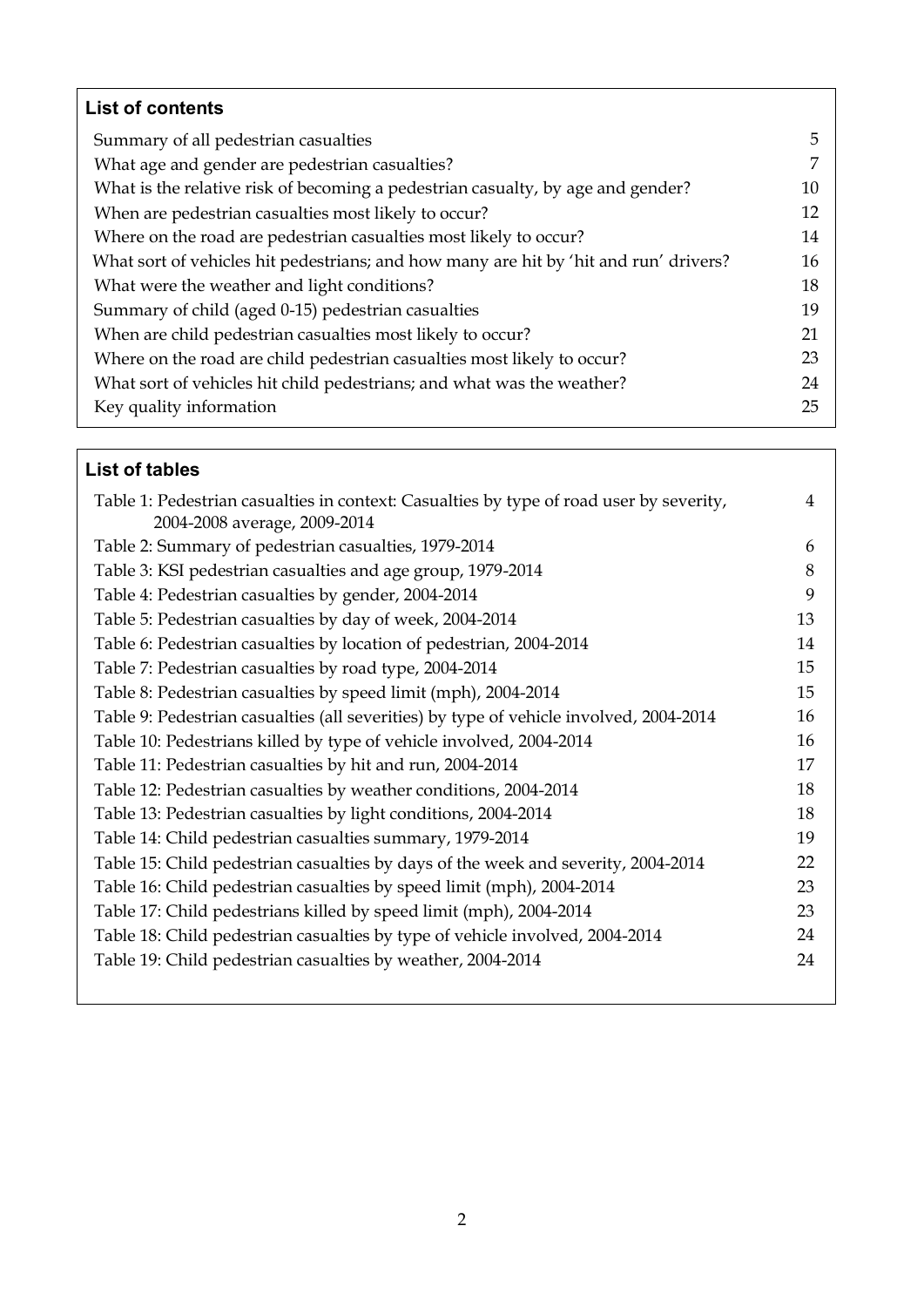| <b>List of charts</b>                                                                                                                          |    |
|------------------------------------------------------------------------------------------------------------------------------------------------|----|
| Chart 1: Casualties by type of road user, 2014                                                                                                 | 4  |
| Chart 2: Pedestrian casualties by severity, 1979-2014                                                                                          | 5  |
| Chart 3: Pedestrians killed, 1979-2014                                                                                                         | 5  |
| Chart 4: KSI pedestrian casualties by broad age groups, 1979-2014                                                                              | 7  |
| Chart 5: Pedestrian casualties (all severities) by age group; percentage change between<br>2004 and 2014                                       | 9  |
| Chart 6: Rate per head of KSI casualties by age band and type of road user, 2014                                                               | 10 |
| Chart 7: Rate per head of pedestrian casualties by age band, gender, severity of<br>casualty, 2014                                             | 11 |
| Chart 8: Number of pedestrian casualties by time of day and day of week, for working<br>age adults (aged16-59), total during period 2005-2014  | 12 |
| Chart 9: Number of pedestrian casualties by time of day and day of week, for older<br>adults (aged 60 and over), total during period 2005-2014 | 13 |
| Chart 10: Percentage of pedestrian casualties who are aged 15 or under, 1979-2014                                                              | 20 |
| Chart 11: Number of pedestrian casualties by time of day and day of week, for<br>children (aged 0-15), total during period 2004-2014           | 21 |

# **Notes for all the following tables and charts**

- Pedestrians: Road users on foot. Includes persons riding toy cycles on the footway, persons pushing bicycles, pushing or pulling other vehicles or operation pedestrian-controlled vehicles, those leading or herding animals, occupants of prams and wheelchairs and people who alight safely from vehicles and are subsequently injured.
- Casualties: A person killed or injured in an accident. One accident may give rise to several casualties. Casualties are subdivided into killed, seriously injured and slightly injured categories.
- Children: Persons under 16 years of age.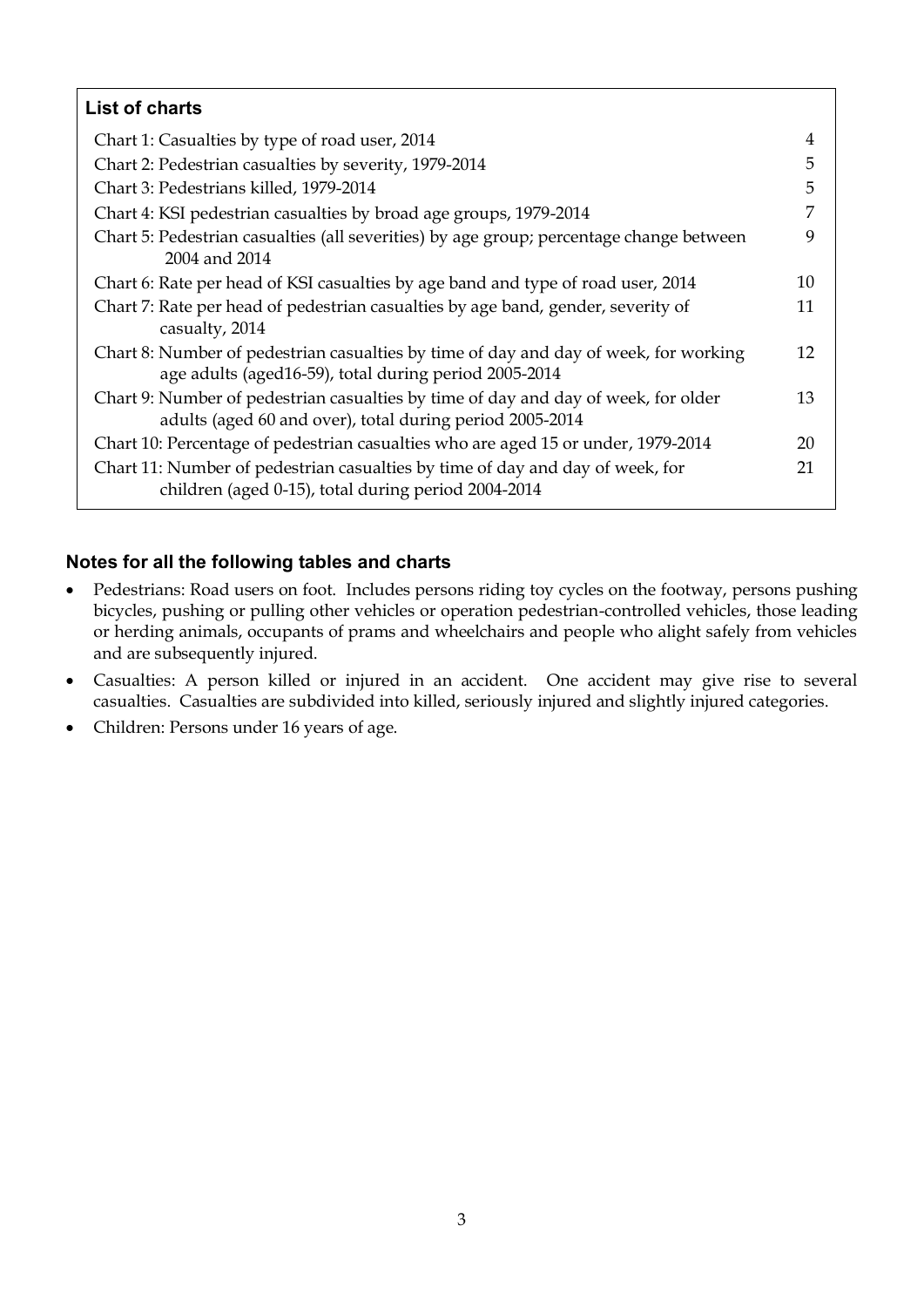Table 1 shows the relationship between pedestrian casualties and other road user casualties.

|                                              |            |                |                   |                                   |                         | Number and percentage |
|----------------------------------------------|------------|----------------|-------------------|-----------------------------------|-------------------------|-----------------------|
|                                              | Pedestrian | Pedal Cyclists | Motorcyclists (a) | Car, taxi<br>and minibus<br>users | Other<br>road users (b) | Total                 |
| Total casualties by type of road user        |            |                |                   |                                   |                         |                       |
| 2004-08 average                              | 1,368      | 463            | 756               | 9,200                             | 726                     | 12,513                |
| 2009                                         | 1,114      | 403            | 651               | 7,607                             | 579                     | 10,354                |
| 2010                                         | 1,108      | 447            | 645               | 7,131                             | 624                     | 9,955                 |
| 2011                                         | 1,154      | 521            | 612               | 6,553                             | 566                     | 9,406                 |
| 2012                                         | 1,007      | 474            | 627               | 5,986                             | 471                     | 8,565                 |
| 2013                                         | 1,052      | 496            | 685               | 5,633                             | 469                     | 8,335                 |
| 2014                                         | 922        | 567            | 749               | 5,511                             | 459                     | 8,208                 |
| Percentage change 2014<br>on 2004-08 average | $-33$      | 22             | $-1$              | $-40$                             | $-37$                   | $-34$                 |
| KSI casualties by type of road user          |            |                |                   |                                   |                         |                       |
| 2004-08 average                              | 271        | 70             | 257               | 749                               | 59                      | 1,406                 |
| 2009                                         | 257        | 84             | 241               | 595                               | 44                      | 1,221                 |
| 2010                                         | 213        | 68             | 247               | 499                               | 60                      | 1,087                 |
| 2011                                         | 261        | 118            | 242               | 573                               | 53                      | 1,247                 |
| 2012                                         | 203        | 84             | 213               | 494                               | 40                      | 1,034                 |
| 2013                                         | 260        | 100            | 246               | 494                               | 44                      | 1,144                 |
| 2014                                         | 249        | 138            | 282               | 542                               | 52                      | 1,263                 |
| Percentage change 2014<br>on 2004-08 average | -8         | 98             | 10                | $-28$                             | $-12$                   | $-10$                 |

#### **Table 1: Casualties by type of road user by severity, 2004-2008 average, 2009-2014**

(a) Includes mopeds, motor scooters, motor cycles and combinations.

(b) Includes buses, coaches, goods vehicles, invalid vehicles, motor caravans, other and unknow n vehicles.

### **Chart 1: Casualties by type of road user, 2014**





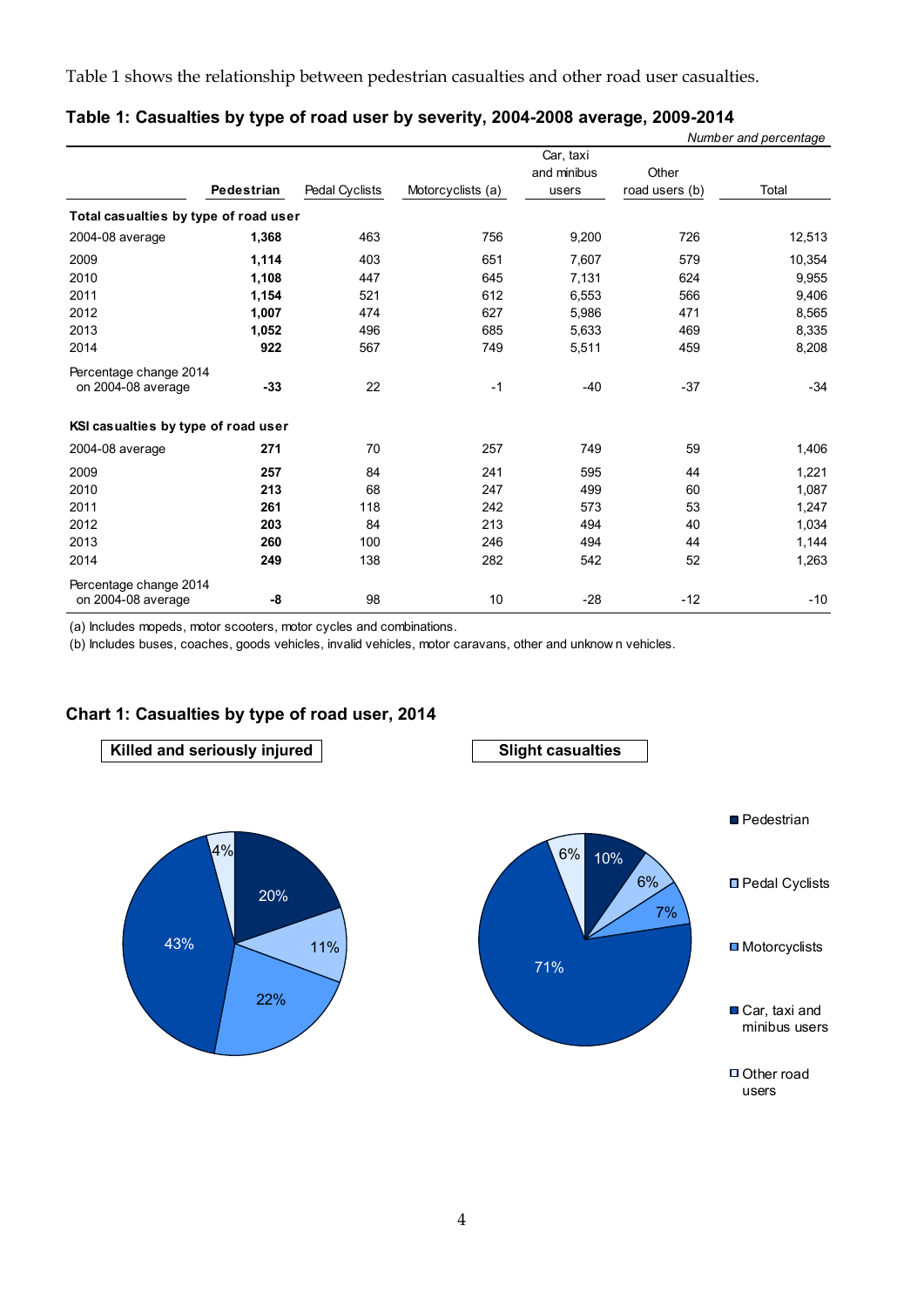# **Summary of all pedestrian casualties**

Chart 2 and table 2 summarise pedestrian casualties since 1979.

#### **The number of KSI pedestrian road casualties has declined since 1979...**

 The number of KSI pedestrian casualties has broadly fallen from 1979; comparing 1979 to 2014 shows an overall 74 per cent decrease in the number of KSI pedestrian casualties *(table 2, chart 2 and chart 3)*.

#### **...though the decline has slowed over time and levelled off recently.**

- In 2014, there were 13 pedestrian fatalities, 236 serious pedestrian casualties and 673 slight pedestrian casualties. Taking fatalities and seriously injured casualties together gave a total of 249 killed and seriously injured (KSI).
- KSI pedestrian casualties in 2014 were 4 per cent lower than 2013 *(table 2).*



#### **Chart 2: Pedestrian casualties by severity, 1979-2014**

### **Chart 3: Pedestrians killed, 1979-2014**

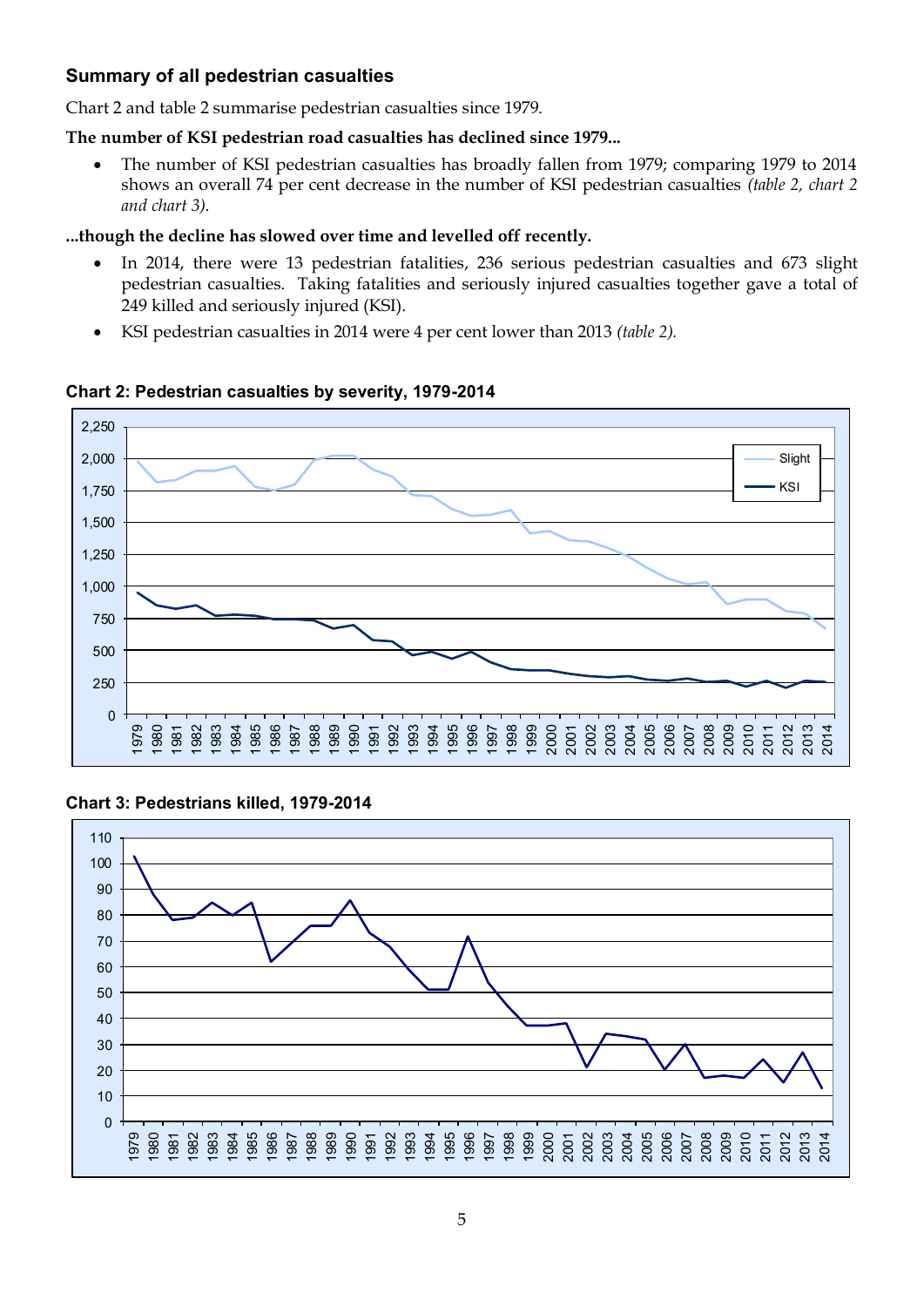#### **Slight pedestrian casualties started declining in 1991.**

- The downward trend in slightly injured casualties only started in 1991; KSI casualties were 33 per cent of total casualties in 1979 and 27 per cent in 2014 *(table 2).*
- In 2014, the number of slightly injured casualties was 15 per cent lower than in 2013 and is the lowest figure since 1979. In 2014, total casualties numbered 922, the lowest figure since 1979 *(table 2 and chart 2).*

*Number and rate*

|      |                           |        |         | All pedestrian casualties |        |       | Casualty rate             |  |
|------|---------------------------|--------|---------|---------------------------|--------|-------|---------------------------|--|
|      | Population<br>(thousands) | Killed | Serious | KSI                       | Slight | Total | per 100,000<br>population |  |
| 1979 | 2,810                     | 103    | 853     | 956                       | 1,976  | 2,932 | 104.3                     |  |
| 1980 | 2,816                     | 88     | 762     | 850                       | 1,815  | 2,665 | 94.6                      |  |
| 1981 | 2,813                     | 78     | 744     | 822                       | 1,836  | 2,658 | 94.5                      |  |
| 1982 | 2,804                     | 79     | 773     | 852                       | 1,908  | 2,760 | 98.4                      |  |
| 1983 | 2,803                     | 85     | 687     | 772                       | 1,912  | 2,684 | 95.7                      |  |
| 1984 | 2,801                     | 80     | 699     | 779                       | 1,940  | 2,719 | 97.1                      |  |
| 1985 | 2,803                     | 85     | 682     | 767                       | 1,780  | 2,547 | 90.9                      |  |
| 1986 | 2,811                     | 62     | 677     | 739                       | 1,756  | 2,495 | 88.8                      |  |
| 1987 | 2,823                     | 69     | 673     | 742                       | 1,794  | 2,536 | 89.8                      |  |
| 1988 | 2,841                     | 76     | 658     | 734                       | 1,991  | 2,725 | 95.9                      |  |
| 1989 | 2,855                     | 76     | 591     | 667                       | 2,029  | 2,696 | 94.4                      |  |
| 1990 | 2,862                     | 86     | 607     | 693                       | 2,028  | 2,721 | 95.1                      |  |
| 1991 | 2,873                     | 73     | 510     | 583                       | 1,918  | 2,501 | 87.1                      |  |
| 1992 | 2,878                     | 68     | 503     | 571                       | 1,865  | 2,436 | 84.7                      |  |
| 1993 | 2,884                     | 59     | 406     | 465                       | 1,717  | 2,182 | 75.7                      |  |
| 1994 | 2,887                     | 51     | 441     | 492                       | 1,708  | 2,200 | 76.2                      |  |
| 1995 | 2,889                     | 51     | 383     | 434                       | 1,608  | 2,042 | 70.7                      |  |
| 1996 | 2,891                     | 72     | 418     | 490                       | 1,557  | 2,047 | 70.8                      |  |
| 1997 | 2,895                     | 54     | 349     | 403                       | 1,562  | 1,965 | 67.9                      |  |
| 1998 | 2,900                     | 45     | 306     | 351                       | 1,596  | 1,947 | 67.1                      |  |
| 1999 | 2,901                     | 37     | 308     | 345                       | 1,416  | 1,761 | 60.7                      |  |
| 2000 | 2,907                     | 37     | 304     | 341                       | 1,431  | 1,772 | 61.0                      |  |
| 2001 | 2,910                     | 38     | 275     | 313                       | 1,366  | 1,679 | 57.7                      |  |
| 2002 | 2,923                     | 21     | 277     | 298                       | 1,351  | 1,649 | 56.4                      |  |
| 2003 | 2,938                     | 34     | 257     | 291                       | 1,297  | 1,588 | 54.1                      |  |
| 2004 | 2,957                     | 33     | 267     | 300                       | 1,231  | 1,531 | 51.8                      |  |
| 2005 | 2,969                     | 32     | 237     | 269                       | 1,141  | 1,410 | 47.5                      |  |
| 2006 | 2,986                     | 20     | 242     | 262                       | 1,062  | 1,324 | 44.3                      |  |
| 2007 | 3,006                     | 30     | 247     | 277                       | 1,013  | 1,290 | 42.9                      |  |
| 2008 | 3,026                     | 17     | 232     | 249                       | 1,034  | 1,283 | 42.4                      |  |
| 2009 | 3,039                     | 18     | 239     | 257                       | 857    | 1,114 | 36.7                      |  |
| 2010 | 3,050                     | 17     | 196     | 213                       | 895    | 1,108 | 36.3                      |  |
| 2011 | 3,064                     | 24     | 237     | 261                       | 893    | 1,154 | 37.7                      |  |
| 2012 | 3,074                     | 15     | 188     | 203                       | 804    | 1,007 | 32.8                      |  |
| 2013 | 3,082                     | 27     | 233     | 260                       | 792    | 1,052 | 34.1                      |  |
| 2014 | 3,092                     | 13     | 236     | 249                       | 673    | 922   | 29.8                      |  |

#### **Table 2: Summary of pedestrian casualties, 1979-2014**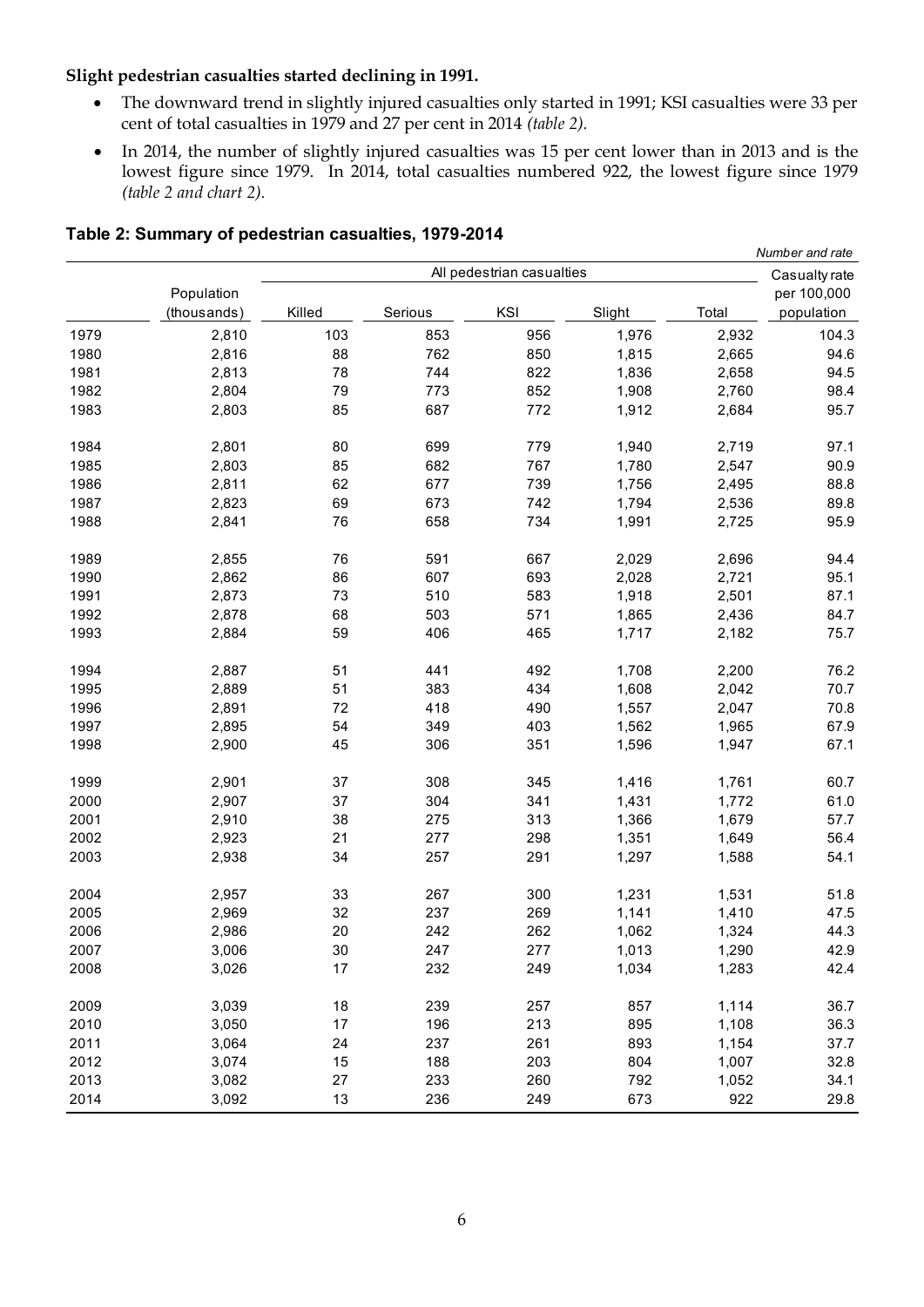# **What age and gender are pedestrian casualties?**

The age and gender of pedestrians is one of the main factors associated with both the level of pedestrian road casualties and the change in casualties in recent years.

#### **The decline in pedestrian casualties has been greatest for the younger and oldest age groups**

- By broad age bands, and for KSI casualties: 0-15 year olds, 16-29 year olds and those aged over 60 have seen large decreases in casualties since 1979 *(chart 4)*.
- The 0-15 year old age band showed the greatest fall, with an 80 per cent decrease in KSI casualties since 1979; within this age band the greatest fall came from those aged 4-7 (88 per cent) *(table 3)*.
- 2014 is only the fifth year where those aged under 30 represented less than half of KSI pedestrian casualties since 1979, with 47 per cent of pedestrian casualties *(table 3)*.
- On average since 1979, those aged over sixty have represented around a quarter of KSI pedestrian casualties *(table 3)*.



#### **Chart 4: KSI pedestrian casualties by broad age groups, 1979-2014**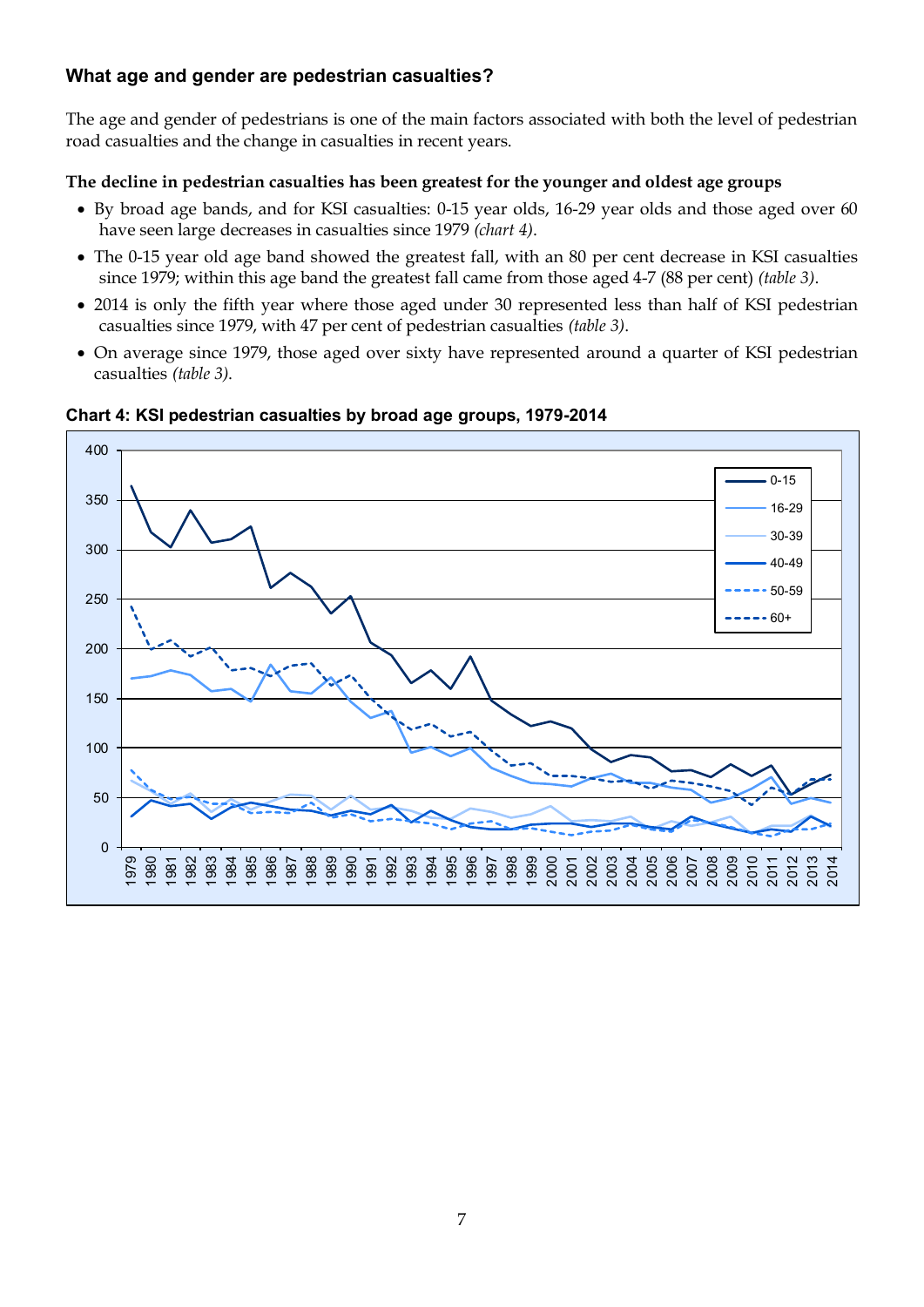|      |                  |                |          |           |         |       |                  |       |        |       |            | Number    |
|------|------------------|----------------|----------|-----------|---------|-------|------------------|-------|--------|-------|------------|-----------|
|      | $0 - 3$          | $4 - 7$        | $8 - 11$ | $12 - 15$ | $16-19$ | 20-24 | 25-29            | 30-39 | 40-49  | 50-59 | 60 or over | Total (a) |
| 1979 | 24               | 111            | 123      | 107       | 83      | 56    | 31               | 67    | 31     | 77    | 243        | 956       |
| 1980 | 26               | 92             | 103      | 97        | 87      | 50    | 35               | 56    | 47     | 58    | 199        | 850       |
| 1981 | 16               | 84             | 94       | 108       | 86      | 65    | 27               | 43    | 41     | 48    | 209        | 822       |
| 1982 | 38               | 93             | 122      | 87        | 88      | 60    | 25               | 54    | 43     | 50    | 192        | 852       |
| 1983 | 32               | 95             | $90\,$   | $90\,$    | 65      | 55    | 37               | 35    | 28     | 43    | 202        | 772       |
| 1984 | 28               | 80             | 93       | 110       | 64      | 60    | 35               | 48    | 40     | 43    | 178        | 779       |
| 1985 | 39               | 97             | 87       | 100       | 57      | 63    | 27               | 38    | 44     | 34    | 181        | 767       |
| 1986 | 24               | 83             | 74       | 80        | 81      | 61    | 42               | 46    | 41     | 35    | 172        | 739       |
| 1987 | 32               | 82             | 77       | 86        | 80      | 52    | 25               | 53    | 38     | 34    | 183        | 742       |
| 1988 | 29               | 81             | 84       | 68        | 58      | 59    | 38               | 51    | 36     | 45    | 185        | 734       |
| 1989 | 28               | 61             | 72       | 74        | 63      | 67    | 41               | 37    | 32     | 29    | 163        | 667       |
| 1990 | 29               | 82             | 64       | 78        | 59      | 50    | 37               | 51    | 36     | 33    | 174        | 693       |
| 1991 | 20               | 72             | 58       | 56        | 48      | 42    | 40               | 38    | 33     | 26    | 150        | 583       |
| 1992 | 17               | 59             | 66       | 51        | 48      | 56    | 33               | 40    | 42     | 28    | 131        | 571       |
| 1993 | 14               | 45             | 55       | 51        | 33      | 42    | 20               | 36    | 25     | 26    | 118        | 465       |
| 1994 | 15               | 49             | 59       | 55        | 35      | 30    | 36               | 29    | 36     | 24    | 124        | 492       |
| 1995 | 14               | 41             | 55       | 49        | 34      | 34    | 23               | 28    | 27     | 18    | 111        | 434       |
| 1996 | 14               | 56             | 58       | 64        | 43      | 33    | 24               | 39    | 20     | 23    | 116        | 490       |
| 1997 | 14               | 28             | 49       | 57        | 31      | 27    | 22               | 35    | 17     | 26    | 97         | 403       |
| 1998 | $\boldsymbol{7}$ | 35             | 41       | 51        | 25      | 28    | 18               | 29    | 17     | 18    | 82         | 351       |
| 1999 | 14               | 31             | 41       | 36        | 27      | 20    | 18               | 33    | 22     | 19    | 84         | 345       |
| 2000 | $\boldsymbol{7}$ | 33             | 47       | 39        | 20      | 26    | 17               | 41    | 24     | 15    | 71         | 341       |
| 2001 | 5                | 27             | 40       | 48        | 30      | 17    | 14               | 26    | 23     | 12    | 71         | 313       |
| 2002 | 7                | 26             | 27       | 38        | 28      | 27    | 14               | 27    | $20\,$ | 15    | 69         | 298       |
| 2003 | 8                | 18             | $30\,$   | 29        | 35      | 23    | 16               | 26    | 24     | 16    | 66         | 291       |
| 2004 | 7                | 19             | 22       | 44        | 26      | 26    | 12               | 31    | 24     | 22    | 67         | 300       |
| 2005 | 7                | 22             | 26       | 35        | 30      | 16    | 18               | 18    | 20     | 18    | 59         | 269       |
| 2006 | 4                | 16             | 25       | 31        | 26      | 23    | 11               | 26    | 17     | 15    | 67         | 262       |
| 2007 | 6                | 18             | 23       | 30        | 25      | 19    | 13               | 21    | 31     | 27    | 64         | 277       |
| 2008 | 5                | $\overline{7}$ | 30       | 28        | 19      | 16    | $\boldsymbol{9}$ | 25    | 24     | 25    | 61         | 249       |
| 2009 | 8                | 12             | 23       | 40        | 21      | 18    | 10               | 30    | 19     | 20    | 56         | 257       |
| 2010 | 6                | 11             | 24       | 30        | 23      | 24    | 12               | 13    | 14     | 14    | 42         | 213       |
| 2011 | 6                | 18             | 30       | 28        | 20      | 27    | 23               | 21    | 17     | 11    | 60         | 261       |
| 2012 | 2                | 11             | 21       | 19        | 12      | 14    | 17               | 21    | 15     | 18    | 53         | 203       |
| 2013 | 3                | 11             | 27       | 22        | 11      | 20    | 18               | 32    | 30     | 18    | 68         | 260       |
| 2014 | 4                | 13             | 29       | 27        | 15      | 19    | 10               | 20    | 21     | 23    | 68         | 249       |

(a) Totals include casualties of an unknow n age, so may be higher than the sum of the other columns.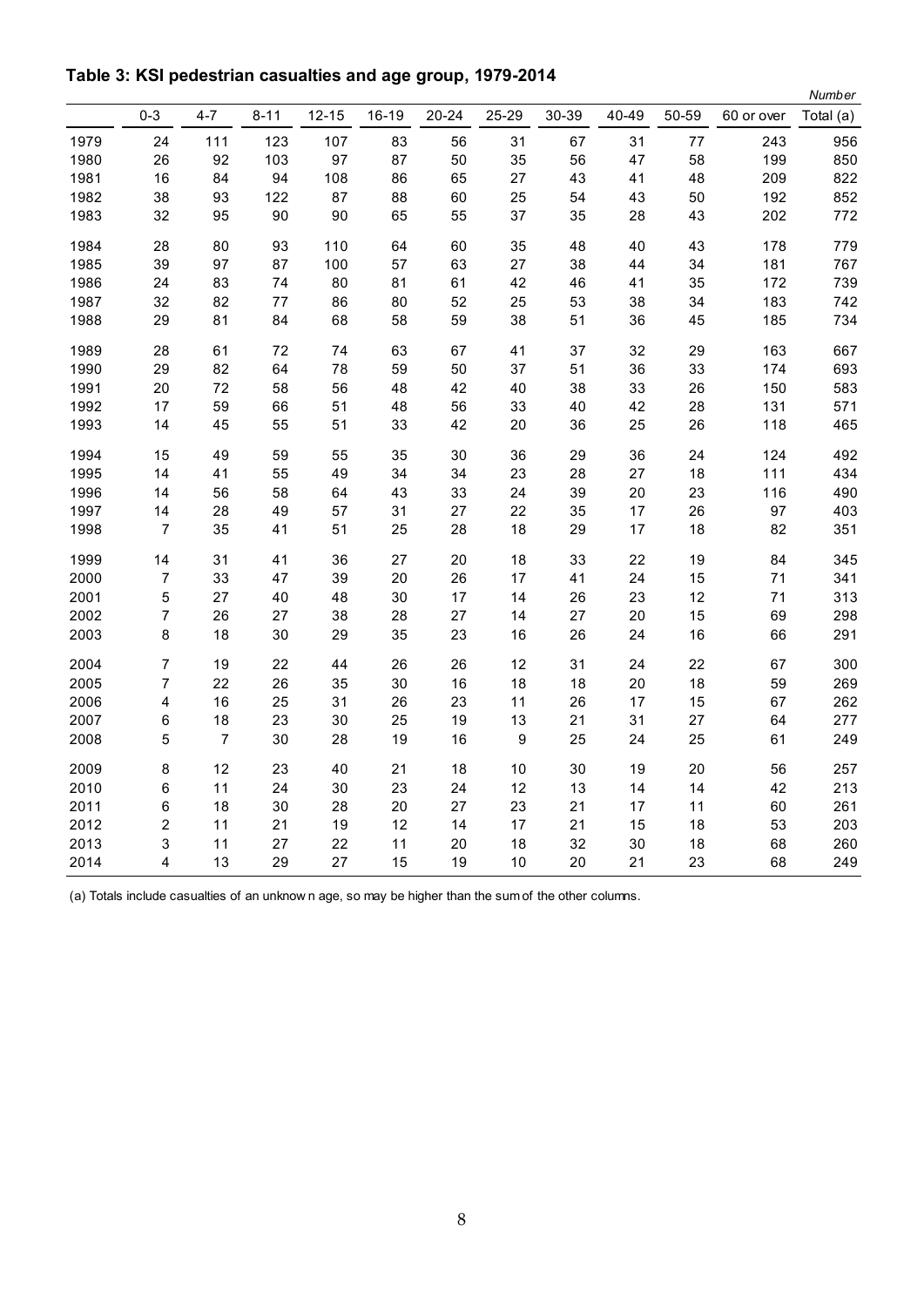#### **Looking in more detail at the period since 2004, child pedestrian casualties have fallen most...**

- When comparing 2004 to 2014 all age bands have seen a decrease in total casualties in this period; the greatest being the 16-19 age band with a 57 per cent drop *(chart 5).*
- The age band with the smallest decrease was those aged 25-29 with a 20 per cent drop *(chart 5).*



#### **Chart 5: Pedestrian casualties (all severities) by age group; percentage change between 2004 and 2014**

#### **...and both male and female pedestrian casualties have fallen.**

- Between 2004 and 2014, total male pedestrian casualties fell by 39 per cent while female casualties decreased by 41 per cent. Looking at KSI casualties only, both male and female pedestrian casualties fell, by 16 per cent and 18 per cent respectively *(table 4*).
- Slight casualties also experienced a fall between 2004 and 2014 with male pedestrian casualties falling by 45 per cent and female casualties falling by 46 per cent *(table 4).*

|                  |       |       |       |       |       |       |       |       |       |       | Number |
|------------------|-------|-------|-------|-------|-------|-------|-------|-------|-------|-------|--------|
|                  | 2004  | 2005  | 2006  | 2007  | 2008  | 2009  | 2010  | 2011  | 2012  | 2013  | 2014   |
| KSI:             |       |       |       |       |       |       |       |       |       |       |        |
| Male             | 178   | 163   | 156   | 181   | 150   | 160   | 139   | 162   | 137   | 171   | 149    |
| Female           | 122   | 106   | 106   | 96    | 99    | 97    | 74    | 99    | 66    | 89    | 100    |
| <b>Total KSI</b> | 300   | 269   | 262   | 277   | 249   | 257   | 213   | 261   | 203   | 260   | 249    |
| Slight:          |       |       |       |       |       |       |       |       |       |       |        |
| Male             | 716   | 669   | 619   | 573   | 563   | 461   | 512   | 520   | 453   | 426   | 394    |
| Female           | 515   | 472   | 442   | 439   | 471   | 396   | 380   | 371   | 351   | 366   | 279    |
| Total Slight (a) | 1,231 | 1,141 | 1,062 | 1,013 | 1,034 | 857   | 895   | 893   | 804   | 792   | 673    |
| All severities:  |       |       |       |       |       |       |       |       |       |       |        |
| Male             | 894   | 832   | 775   | 754   | 713   | 621   | 651   | 682   | 590   | 597   | 543    |
| Female           | 637   | 578   | 548   | 535   | 570   | 493   | 454   | 470   | 417   | 455   | 379    |
| Total (a)        | 1,531 | 1,410 | 1,324 | 1,290 | 1,283 | 1,114 | 1,108 | 1,154 | 1,007 | 1,052 | 922    |

**Table 4: Pedestrian casualties by gender, 2004-2014**

(a) Totals include casualties of an unknow n gender.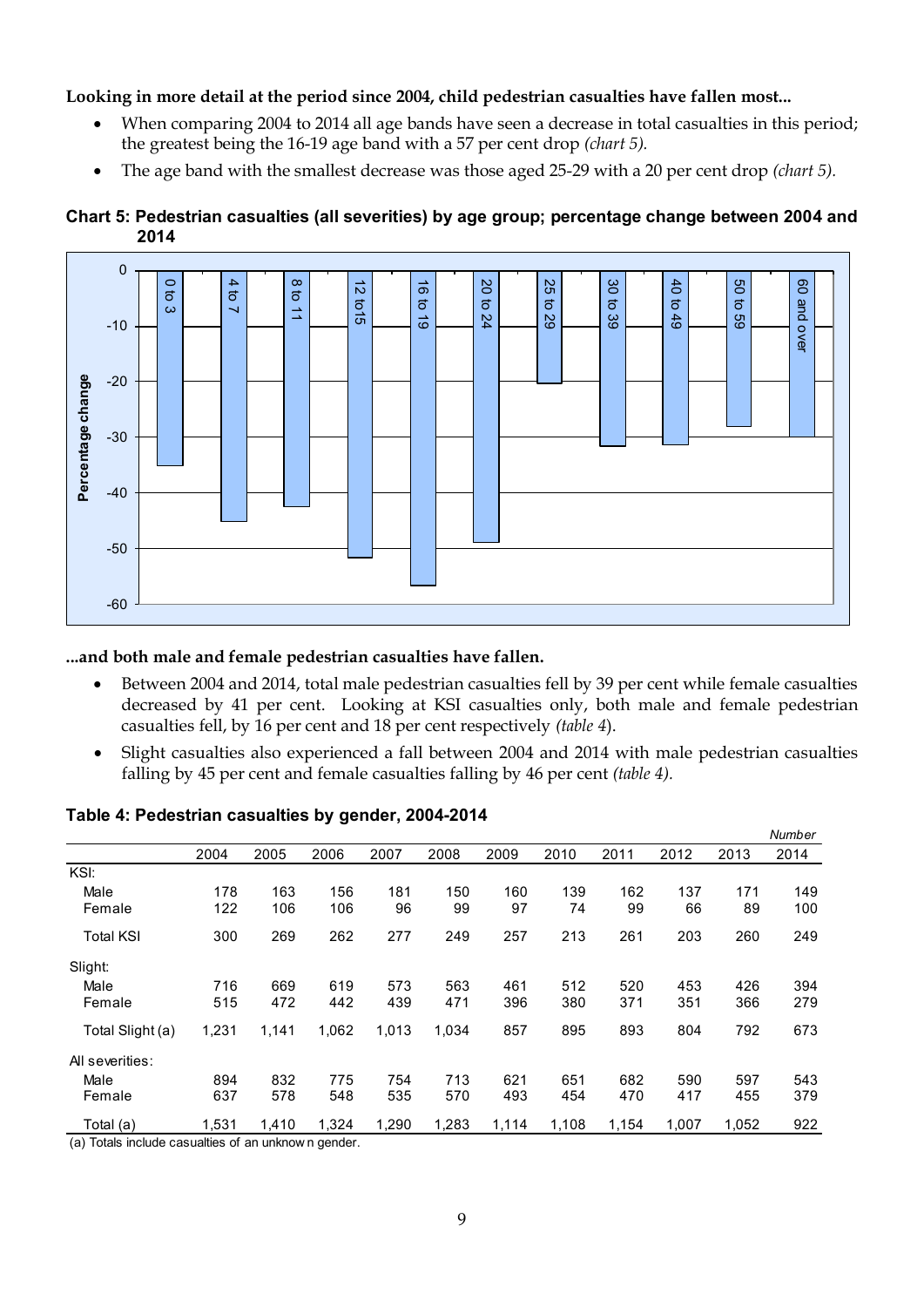# **What is the relative risk of becoming a pedestrian casualty, by gender and age?**

Relative risk can be expressed as the rate of casualties across the equivalent population, in this case the rate of casualties (expected number of casualties) per 100,000 population. This does not reflect the fact that only a small minority of people in any age group will either pedal cycle or motorcycle, so the 'risk' shown here does not reflect the risk per trip, or per kilometre travelled.

Chart 6 below shows the relative risk of being a pedestrian KSI casualty as compared with the risk of becoming another type of road user KSI casualty. These relative risks vary by age (and gender).

#### **The relative risk of becoming a pedestrian casualty is higher for children and older people.**

- The risk of becoming a KSI pedestrian casualty is highest for older children (aged 8 to 11), young teenagers (aged 12 to 15) and for older adults (over 79) *(chart 6).*
- The risk of becoming a pedestrian casualty is higher than that of becoming a KSI car user casualty for all age groups under the 16-19 age group in 2014 *(chart 6).*



#### **Chart 6: Rate per head of KSI casualties by age band and type of road user, 2014**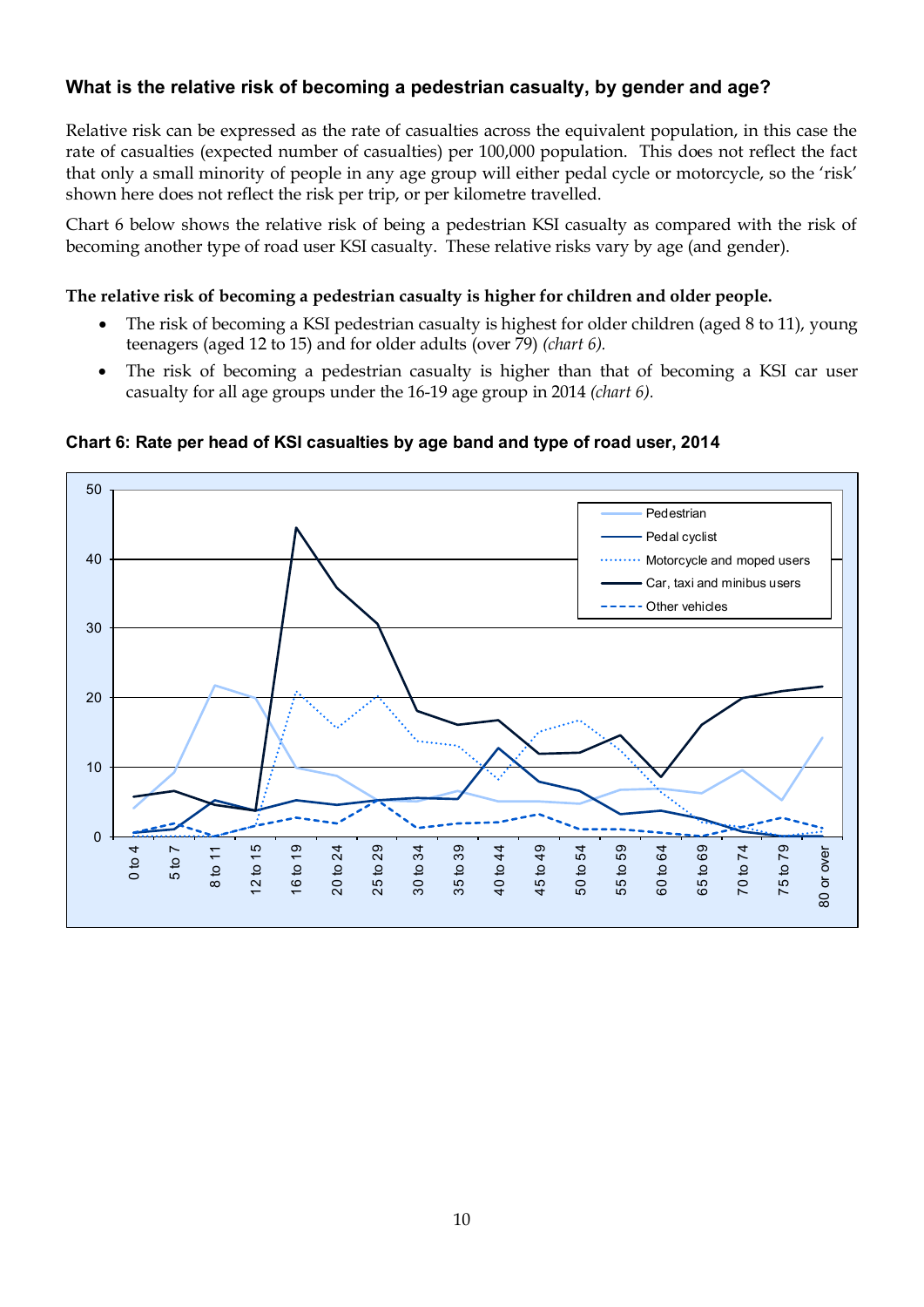Chart 7 below explores the issues raised by chart 6 in more detail for pedestrian casualties. It shows the impact of age and gender on the risk of becoming a pedestrian KSI casualty. It also compares the risk of becoming a slight casualty with that of becoming a KSI pedestrian casualty.

#### **Casualties in younger people were much more likely to be slight than serious. However the different between slight and serious casualties was much narrower in older age groups.**

- This reflects the greater fragility of older people; which means that if they are involved in a pedestrian road accident then they are more likely to be badly hurt than younger people would be, and hence become a serious road casualty.
- This also reflects the higher prevalence of slight casualties for males under the age of 16.
- The relative risk of becoming a pedestrian casualty is highest for both the male and the female in the 12 to 15 year old age band.
- The risk of becoming a casualty is much higher for young males than for young females.

#### **Chart 7: Rate of pedestrian casualties per 100,000 by age band, gender and severity of casualty, 2014**

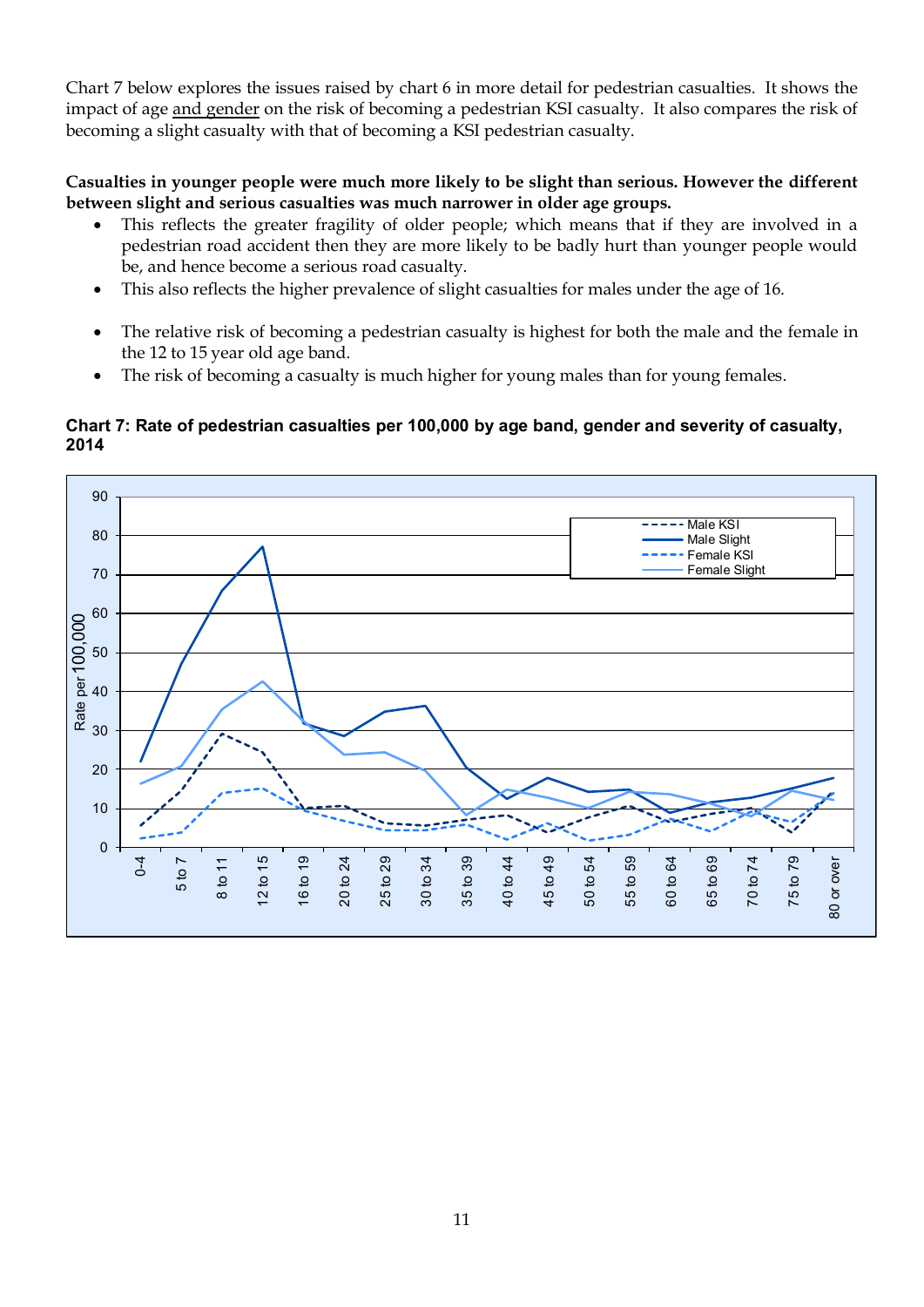# **When are pedestrian casualties most likely to occur?**

Charts 8 and 9 show the total numbers of casualties (both KSI and slight casualties) by age band for the whole period 2005 to 2014.

#### **Pedestrian casualties for 'working age' adults are associated with times when individuals leave work, or leave public houses and night clubs.**

For 2005 to 2014 inclusive, for pedestrian casualties of all severities, and for adults aged 16 to 59:

- During the period from Monday to Thursday, casualties rise at 08:00 coinciding with the morning travel to work; then dips again until 10:00 and then rise slowly through the rest of the day to a peak at around 17:00 each day; before declining over the rest of the evening and night *(chart 8).*
- During the period from Friday to early Saturday morning, there is an initial peak around 16:00 on Friday; this is followed by another peak in casualties around 22:00 with a final decline in casualties after 23:00 on Friday night *(chart 8).*
- During the period from Saturday into Sunday morning, the morning rise in casualties is later on a Saturday, starting around noon, rather than around 08:00 as takes place on weekdays. The pattern of casualties then shows a rise in the early evening, reaching a peak between 23:00 and midnight then declining *(chart 8).*
- Casualties are generally lower during the day on Sundays than the rest of the week. Although after 19:00 they are higher than the Monday to Thursday average *(chart 8).*

#### **Chart 8: Number of pedestrian casualties by time of day and day of week, for working age adults (aged 16-59), total during period 2005-2014**

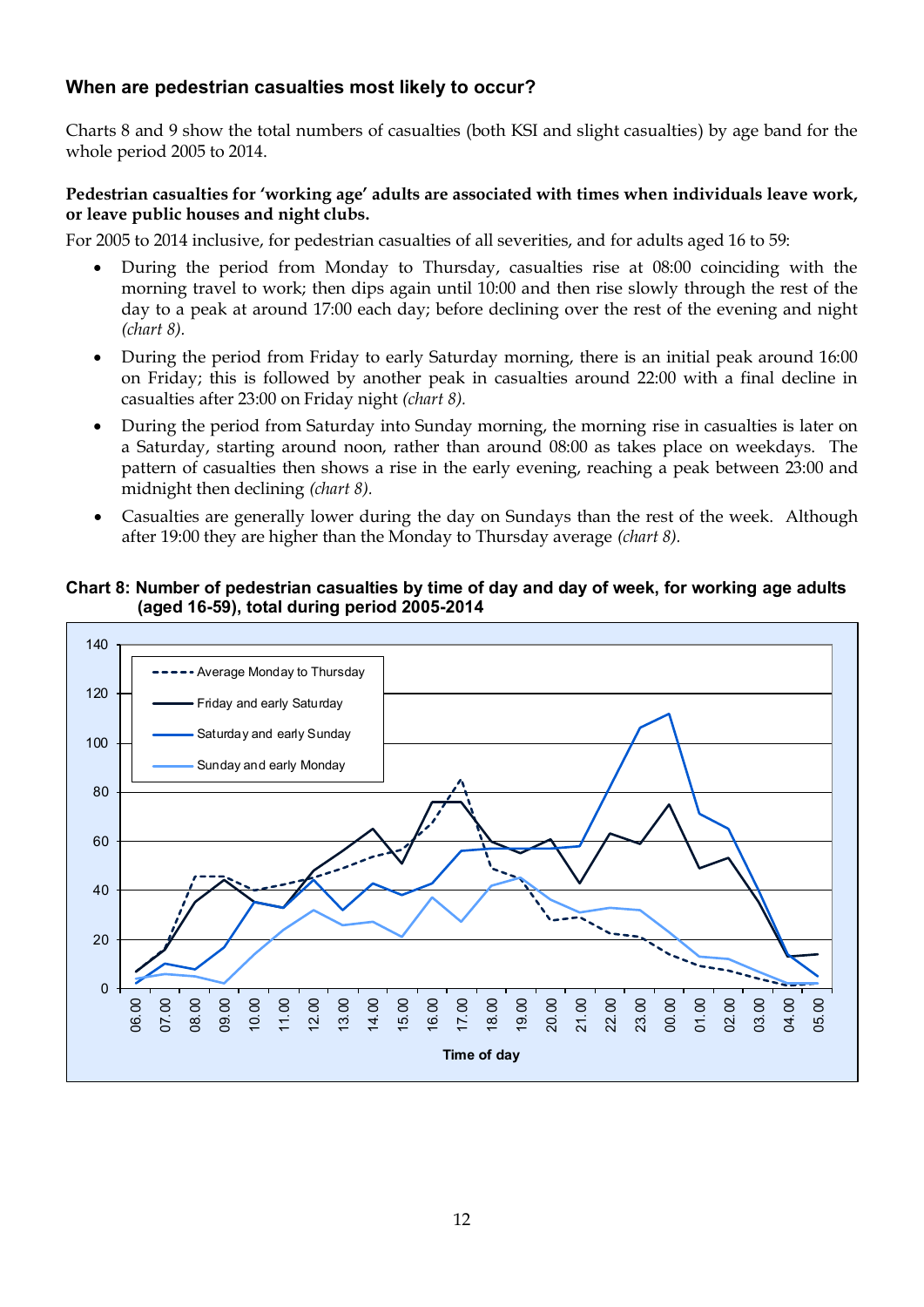#### **Pedestrian casualties for older adults tend to take place in the morning and early afternoon**

For 2005 to 2014 inclusive, for pedestrian casualties of all severities, and for adults aged 60 and over:

 Based on figures for 2004 to 2014 inclusive, pedestrian casualties of all severities for adults aged 60 and over peak during the day and fall away in the evening *(chart 9).*

# **Chart 9: Number of pedestrian casualties by time of day and day of week, for older adults (aged 60 and over): total during period 2005-2014** 1**a**<br>80



#### **Since 2004, around 34 per cent of pedestrian KSI casualties occurred on a Friday or Saturday**

 During the period 2004 to 2014, around 32 per cent of slightly injured pedestrian casualties and 34 per cent KSI casualties occurred on a Friday or Saturday. In contrast, only 10 per cent of all pedestrian casualties since 2004 occurred on a Sunday *(table 5*).

|                 | 2004 | 2005 | 2006 | 2007 | 2008 | 2009 | 2010 | 2011 | 2012 | 2013 | 2014 |
|-----------------|------|------|------|------|------|------|------|------|------|------|------|
|                 |      |      |      |      |      |      |      |      |      |      |      |
| KSI:            |      |      |      |      |      |      |      |      |      |      |      |
| Monday          | 39   | 29   | 35   | 35   | 28   | 25   | 36   | 21   | 32   | 41   | 31   |
| Tuesday         | 33   | 34   | 34   | 31   | 43   | 34   | 31   | 34   | 30   | 43   | 38   |
| Wednesday       | 37   | 47   | 43   | 44   | 27   | 41   | 37   | 44   | 29   | 29   | 25   |
| Thursday        | 39   | 29   | 30   | 37   | 35   | 42   | 21   | 33   | 23   | 44   | 42   |
| Friday          | 56   | 44   | 47   | 49   | 52   | 46   | 21   | 59   | 36   | 35   | 52   |
| Saturday        | 46   | 48   | 39   | 47   | 39   | 45   | 35   | 35   | 28   | 44   | 40   |
| Sunday          | 50   | 38   | 34   | 34   | 25   | 24   | 32   | 35   | 25   | 24   | 21   |
| Slight:         |      |      |      |      |      |      |      |      |      |      |      |
| Monday          | 168  | 160  | 136  | 160  | 161  | 115  | 146  | 114  | 108  | 96   | 90   |
| Tuesday         | 176  | 158  | 152  | 142  | 160  | 146  | 117  | 150  | 106  | 138  | 105  |
| Wednesday       | 155  | 153  | 147  | 143  | 140  | 133  | 121  | 139  | 141  | 123  | 102  |
| Thursday        | 168  | 175  | 146  | 153  | 165  | 122  | 138  | 167  | 131  | 122  | 113  |
| Friday          | 243  | 211  | 183  | 176  | 171  | 145  | 162  | 125  | 115  | 117  | 121  |
| Saturday        | 182  | 172  | 185  | 160  | 137  | 118  | 133  | 122  | 117  | 120  | 76   |
| Sunday          | 139  | 112  | 113  | 79   | 100  | 78   | 78   | 76   | 86   | 76   | 66   |
| All Severities: |      |      |      |      |      |      |      |      |      |      |      |
| Monday          | 207  | 189  | 171  | 195  | 189  | 140  | 182  | 135  | 140  | 137  | 121  |
| Tuesday         | 209  | 192  | 186  | 173  | 203  | 180  | 148  | 184  | 136  | 181  | 143  |
| Wednesday       | 192  | 200  | 190  | 187  | 167  | 174  | 158  | 183  | 170  | 152  | 127  |
| Thursday        | 207  | 204  | 176  | 190  | 200  | 164  | 159  | 200  | 154  | 166  | 155  |
| Friday          | 299  | 255  | 230  | 225  | 223  | 191  | 183  | 184  | 151  | 152  | 173  |
| Saturday        | 228  | 220  | 224  | 207  | 176  | 163  | 168  | 157  | 145  | 164  | 116  |
| Sunday          | 189  | 150  | 147  | 113  | 125  | 102  | 110  | 111  | 111  | 100  | 87   |

#### **Table 5: Pedestrian casualties by day of week, 2004-2014**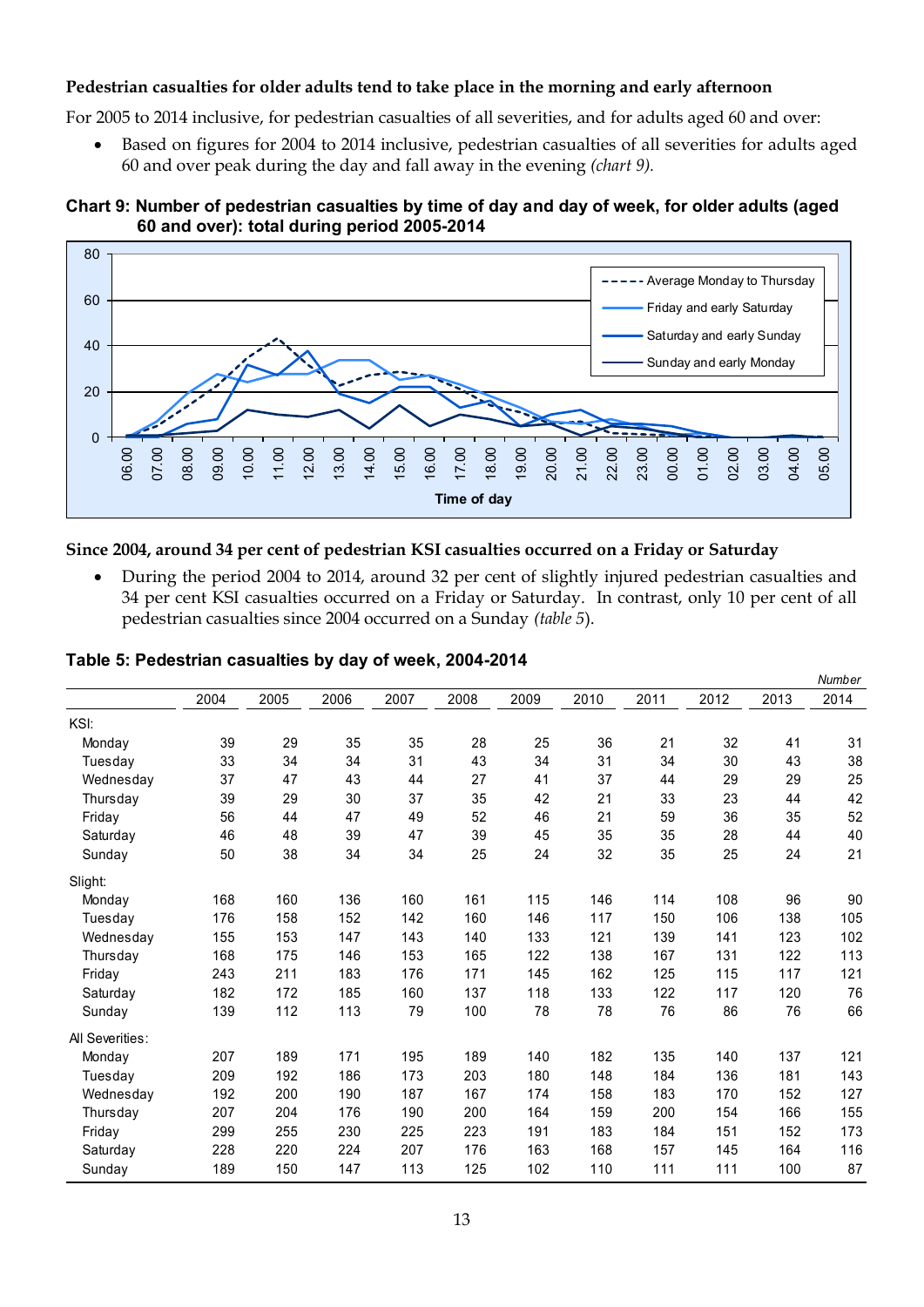# **Where on the road are pedestrian casualties most likely to occur?**

- In 2014, 10 per cent of all pedestrian casualties occurred when pedestrians used a pedestrian crossing facility. A further 5 per cent of casualties occurred within 50 metres of a pedestrian crossing facility *(table 6).*
- A further 53 per cent were crossing elsewhere, in a location without any crossing facilities *(table 6)*.
- But some casualties were in locations that should be safe, with 10 per cent of pedestrian casualties either on the footway, or on the central refuge, reservation or central island *(table 6).*
- In contrast, 17 per cent of casualties were struck whilst in the carriageway itself (and the location of the remaining 5 per cent was unknown) *(table 6*).

#### **Table 6: Pedestrian casualties by location of pedestrian, 2004-2014**

|      |                                              |                                                    |                                                   |                                              |                                                   |                                            |                                                 |                                          |                                               | Number                                  |
|------|----------------------------------------------|----------------------------------------------------|---------------------------------------------------|----------------------------------------------|---------------------------------------------------|--------------------------------------------|-------------------------------------------------|------------------------------------------|-----------------------------------------------|-----------------------------------------|
| 2004 | 2005                                         | 2006                                               | 2007                                              | 2008                                         | 2009                                              | 2010                                       | 2011                                            | 2012                                     | 2013                                          | 2014                                    |
|      |                                              |                                                    |                                                   |                                              |                                                   |                                            |                                                 |                                          |                                               |                                         |
|      |                                              |                                                    |                                                   |                                              |                                                   |                                            |                                                 |                                          |                                               |                                         |
| 11   | 11                                           | 16                                                 | 16                                                | 16                                           | 20                                                | 14                                         | 17                                              | 17                                       | 25                                            | 24                                      |
|      |                                              |                                                    |                                                   |                                              |                                                   |                                            |                                                 |                                          |                                               |                                         |
| 19   | 10                                           | 13                                                 | 13                                                | 19                                           | 15                                                | 5                                          | 9                                               | 8                                        | 19                                            | 20                                      |
| 160  | 141                                          | 136                                                | 133                                               | 116                                          | 125                                               | 100                                        | 130                                             | 93                                       | 95                                            | 127                                     |
|      |                                              |                                                    |                                                   |                                              |                                                   |                                            |                                                 |                                          |                                               |                                         |
| 29   |                                              |                                                    | 16                                                |                                              | 24                                                |                                            | 18                                              |                                          | 39                                            | 25                                      |
|      |                                              |                                                    |                                                   |                                              |                                                   |                                            |                                                 |                                          |                                               |                                         |
|      |                                              |                                                    |                                                   |                                              |                                                   |                                            |                                                 |                                          |                                               | 14                                      |
|      |                                              |                                                    |                                                   |                                              |                                                   |                                            |                                                 |                                          |                                               | 23                                      |
| 26   | 35                                           | 34                                                 | 43                                                | 29                                           | 25                                                | 39                                         | 35                                              | 24                                       | 30                                            | 16                                      |
| 300  | 269                                          | 262                                                | 277                                               | 249                                          | 257                                               | 213                                        | 261                                             | 203                                      | 260                                           | 249                                     |
|      |                                              |                                                    |                                                   |                                              |                                                   |                                            |                                                 |                                          |                                               |                                         |
|      |                                              |                                                    |                                                   |                                              |                                                   |                                            |                                                 |                                          |                                               |                                         |
| 87   | 92                                           | 79                                                 | 73                                                | 82                                           | 74                                                | 65                                         | 77                                              | 90                                       | 91                                            | 66                                      |
|      |                                              |                                                    |                                                   |                                              |                                                   |                                            |                                                 |                                          |                                               |                                         |
| 58   | 58                                           | 51                                                 | 53                                                | 56                                           | 40                                                | 39                                         | 46                                              | 32                                       | 38                                            | 30                                      |
| 607  | 546                                          | 468                                                | 462                                               | 450                                          | 374                                               | 395                                        | 392                                             | 361                                      | 382                                           | 361                                     |
|      |                                              |                                                    |                                                   |                                              |                                                   |                                            |                                                 |                                          |                                               |                                         |
|      |                                              |                                                    |                                                   |                                              |                                                   |                                            |                                                 |                                          |                                               | 66                                      |
|      |                                              |                                                    |                                                   |                                              |                                                   |                                            |                                                 |                                          |                                               |                                         |
|      |                                              |                                                    |                                                   |                                              |                                                   |                                            |                                                 |                                          |                                               |                                         |
|      |                                              |                                                    |                                                   |                                              |                                                   |                                            |                                                 |                                          |                                               | 29                                      |
|      |                                              |                                                    |                                                   |                                              |                                                   |                                            |                                                 |                                          |                                               | 88                                      |
|      |                                              |                                                    |                                                   |                                              |                                                   |                                            |                                                 |                                          |                                               | 33                                      |
|      |                                              |                                                    |                                                   |                                              |                                                   |                                            |                                                 |                                          |                                               | 673                                     |
|      | 20<br>35<br>163<br>39<br>173<br>104<br>1,231 | 25<br>14<br>33<br>111<br>38<br>139<br>157<br>1,141 | 29<br>9<br>25<br>122<br>43<br>141<br>158<br>1,062 | 12<br>44<br>104<br>41<br>144<br>136<br>1,013 | 13<br>18<br>38<br>97<br>34<br>157<br>158<br>1,034 | 15<br>33<br>109<br>27<br>117<br>116<br>857 | 10<br>14<br>31<br>94<br>33<br>113<br>156<br>895 | 18<br>34<br>95<br>36<br>94<br>153<br>893 | 21<br>15<br>25<br>87<br>58<br>95<br>81<br>804 | 22<br>30<br>82<br>34<br>99<br>66<br>792 |

(a) includes crossing within zig-zag lines at crossing exit/approach

(b) includes on refuge or central island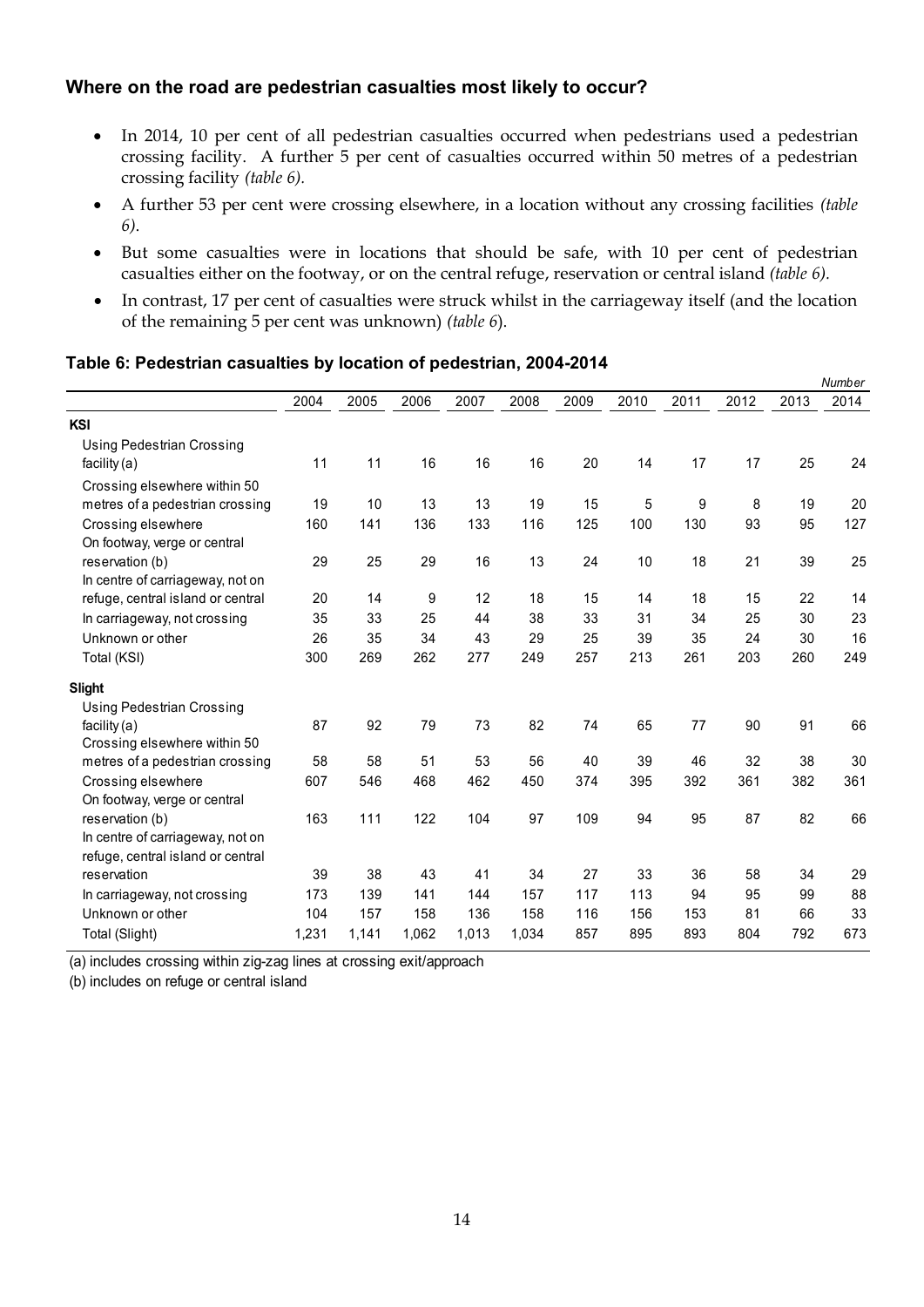#### **Most pedestrian casualties occur in 30mph zones, and most pedestrian fatalities on 'A' roads.**

- In 2014, 46 per cent of pedestrian fatalities occurred on A roads. This is only third year since 2004 that over half of pedestrian fatalities did not occur on A roads *(not shown in tables)*.
- However the majority of serious and slight casualties occur on Other Roads *(table 7)*.
- In 2014, 86 per cent of KSI casualties and 91 per cent of slight pedestrian casualties occur in 30mph zones *(table 8)*.

|                                                                   |                                     |                              |                             |                             |                                  |                             |                             |                             |                            |                             | Number                              |
|-------------------------------------------------------------------|-------------------------------------|------------------------------|-----------------------------|-----------------------------|----------------------------------|-----------------------------|-----------------------------|-----------------------------|----------------------------|-----------------------------|-------------------------------------|
|                                                                   | 2004                                | 2005                         | 2006                        | 2007                        | 2008                             | 2009                        | 2010                        | 2011                        | 2012                       | 2013                        | 2014                                |
| KSI:                                                              |                                     |                              |                             |                             |                                  |                             |                             |                             |                            |                             |                                     |
| Motorway<br>ARoad<br><b>B</b> Road<br><b>Other Roads</b><br>Total | 110<br>45<br>144<br>300             | 2<br>107<br>31<br>129<br>269 | 2<br>86<br>45<br>129<br>262 | 3<br>84<br>48<br>142<br>277 | 0<br>89<br>33<br>127<br>249      | 0<br>88<br>27<br>142<br>257 | 0<br>64<br>34<br>115<br>213 | 1<br>98<br>36<br>126<br>261 | 2<br>70<br>34<br>97<br>203 | 0<br>87<br>57<br>116<br>260 | 79<br>45<br>124<br>249              |
| Slight:                                                           |                                     |                              |                             |                             |                                  |                             |                             |                             |                            |                             |                                     |
| Motorway<br>ARoad<br><b>B</b> Road<br><b>Other Roads</b>          | 310<br>185<br>735                   | 1<br>279<br>153<br>708       | 1<br>303<br>139<br>619      | 2<br>231<br>131<br>649      | 0<br>205<br>140<br>689           | 1<br>201<br>91<br>564       | 1<br>212<br>104<br>578      | 0<br>224<br>106<br>563      | 0<br>203<br>114<br>487     | 0<br>226<br>128<br>438      | 171<br>117<br>384                   |
| Total                                                             | 1,231                               | 1,141                        | 1,062                       | 1,013                       | 1,034                            | 857                         | 895                         | 893                         | 804                        | 792                         | 673                                 |
| All severities:                                                   |                                     |                              |                             |                             |                                  |                             |                             |                             |                            |                             |                                     |
| Motorway<br>ARoad<br><b>B</b> Road<br><b>Other Roads</b>          | $\overline{2}$<br>420<br>230<br>879 | 3<br>386<br>184<br>837       | 3<br>389<br>184<br>748      | 5<br>315<br>179<br>791      | $\mathbf 0$<br>294<br>173<br>816 | 1<br>289<br>118<br>706      | 1<br>276<br>138<br>693      | 1<br>322<br>142<br>689      | 2<br>273<br>148<br>584     | 0<br>313<br>185<br>554      | $\overline{2}$<br>250<br>162<br>508 |
| Total                                                             | 1,531                               | 1,410                        | 1,324                       | 1,290                       | 1,283                            | 1,114                       | 1,108                       | 1,154                       | 1,007                      | 1,052                       | 922                                 |

#### **Table 7: Pedestrian casualties by road type, 2004-2014**

#### **Table 8: Pedestrian casualties by speed limit (mph), 2004-2014**

|                 |                |                |       |       |                |                |                |                |                |       | $1$ vu $110$ G $1$ |  |  |
|-----------------|----------------|----------------|-------|-------|----------------|----------------|----------------|----------------|----------------|-------|--------------------|--|--|
|                 | 2004           | 2005           | 2006  | 2007  | 2008           | 2009           | 2010           | 2011           | 2012           | 2013  | 2014               |  |  |
| KSI:            |                |                |       |       |                |                |                |                |                |       |                    |  |  |
| up to 20        | 0              | 0              | 0     | 5     | $\overline{2}$ | 4              | $\overline{2}$ | 1              | 1              | 4     | 5                  |  |  |
| 30              | 249            | 223            | 222   | 223   | 213            | 215            | 184            | 214            | 168            | 214   | 215                |  |  |
| 40              | 17             | 12             | 14    |       | 9              | 9              | 7              | 14             | 5              | 13    | 3                  |  |  |
| 50              |                |                | 4     | 5     | 4              |                | 2              | 5              | 3              | 4     | 4                  |  |  |
| 60              | 26             | 26             | 19    | 25    | 15             | 26             | 16             | 24             | 20             | 22    | 19                 |  |  |
| 70              | $\overline{7}$ | $\overline{7}$ | 3     | 12    | 6              | $\overline{2}$ | $\overline{2}$ | 3              | 6              | 3     | $\mathbf{3}$       |  |  |
| Total           | 300            | 269            | 262   | 277   | 249            | 257            | 213            | 261            | 203            | 260   | 249                |  |  |
| Slight:         |                |                |       |       |                |                |                |                |                |       |                    |  |  |
| up to 20        |                | 4              | 8     | 6     | 7              | 5              | 5              | 8              | 10             | 10    | 15                 |  |  |
| 30              | 1,143          | 1,072          | 975   | 943   | 959            | 796            | 831            | 838            | 754            | 725   | 610                |  |  |
| 40              | 22             | 11             | 25    | 18    | 19             | 15             | 14             | 9              | 18             | 18    | 15                 |  |  |
| 50              | 3              | 3              | 3     | 6     | 3              | 4              | 7              | 2              | 2              | 5     | 4                  |  |  |
| 60              | 56             | 50             | 45    | 36    | 44             | 34             | 35             | 34             | 19             | 29    | 25                 |  |  |
| 70              | 6              |                | 6     | 4     | $\overline{2}$ | 3              | 3              | $\overline{2}$ | 1              | 5     | $\overline{4}$     |  |  |
| Total           | 1,231          | 1,141          | 1,062 | 1,013 | 1,034          | 857            | 895            | 893            | 804            | 792   | 673                |  |  |
| All severities: |                |                |       |       |                |                |                |                |                |       |                    |  |  |
| up to 20        |                | 4              | 8     | 11    | 9              | 9              | 7              | 9              | 11             | 14    | 20                 |  |  |
| 30              | 1,392          | 1,295          | 1,197 | 1,166 | 1,172          | 1,011          | 1,015          | 1,052          | 922            | 939   | 825                |  |  |
| 40              | 39             | 23             | 39    | 25    | 28             | 24             | 21             | 23             | 23             | 31    | 18                 |  |  |
| 50              | 4              | 4              | 7     | 11    |                | 5              | 9              | 7              | 5              | 9     | 8                  |  |  |
| 60              | 82             | 76             | 64    | 61    | 59             | 60             | 51             | 58             | 39             | 51    | 44                 |  |  |
| 70              | 13             | 8              | 9     | 16    | 8              | 5              | 5              | 5              | $\overline{7}$ | 8     | $\overline{7}$     |  |  |
| Total           | 1,531          | 1,410          | 1,324 | 1,290 | 1,283          | 1,114          | 1,108          | 1,154          | 1,007          | 1,052 | 922                |  |  |

*Number*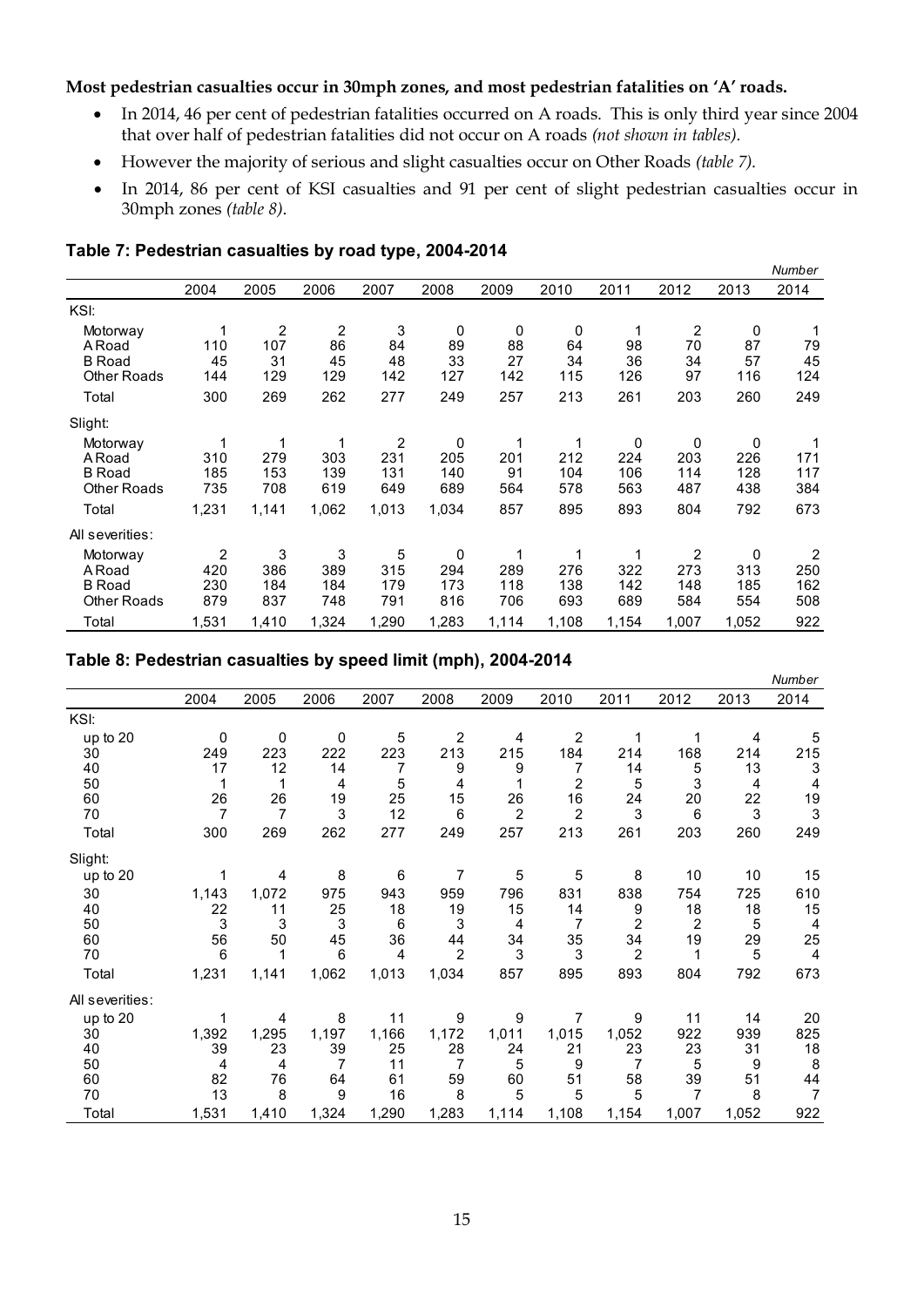# **What sort of vehicles hit pedestrians; and how many are hit by 'hit and run' drivers?**

#### **Pedestrians are more likely to be struck by a car than any other vehicle.**

- In 2014, 70 per cent of pedestrian fatalities were hit by a car, taxi or minibus; they also accounted for 87 per cent of all casualties by this type of vehicle *(table 10 and table 9).*
- Since 2004, goods vehicles are the second most likely vehicle involved in injuring pedestrians, and they account for 12 per cent pedestrian fatalities over the period *(table 9 and table 10).*
- Since 2004 fewer than 2 per cent of pedestrian casualties were hit by motorcycles but almost 5 per cent of fatalities were caused by collisions with motorcycles *(table 9 and table 10).* This shows that collisions between motorcycles and pedestrians are rare but can be more serious for the pedestrian.

#### **Table 9: Pedestrian casualties (all severities) by type of vehicle involved, 2004-2014**

|                    |       |       |       |        | - -<br>-77 |       |       |       |       |       | Number |
|--------------------|-------|-------|-------|--------|------------|-------|-------|-------|-------|-------|--------|
|                    | 2004  | 2005  | 2006  | 2007   | 2008       | 2009  | 2010  | 2011  | 2012  | 2013  | 2014   |
| Pedal Cycles       | າ     | 5     |       |        | 3          |       | 2     |       | 5     |       | 8      |
| Motorcycle         | 29    | 28    | 29    | 16     | 14         | 18    | 13    | 14    | 19    | 17    | 21     |
| Car, taxi, minibus | 1,350 | 1.218 | 1,153 | 1.124  | 1.109      | 974   | 958   | 992   | 867   | 925   | 801    |
| Goods vehicle      | 73    | 93    | 79    | 83     | 68         | 60    | 53    | 66    | 57    | 67    | 59     |
| Bus or coach       | 45    | 42    | 38    | 41     | 50         | 42    | 51    | 45    | 34    | 18    | 23     |
| Others             | 25    | 24    | 23    | 25     | 32         | 14    | 18    | 26    | 21    | 18    | 2      |
| Unknown            |       | 0     |       | 0      |            | 6     | 13    | 4     | 4     | 0     | 8      |
| Total              | 1,531 | 1,410 | 1,324 | 290, ا | ,283       | 1,114 | 1,108 | 1.154 | 1,007 | 1,052 | 922    |

### **Table 10: Pedestrians killed by type of vehicle involved, 2004-2014**

|                    |        |      |      |      |      |      |      |      |      |      | Number         |
|--------------------|--------|------|------|------|------|------|------|------|------|------|----------------|
|                    | 2004   | 2005 | 2006 | 2007 | 2008 | 2009 | 2010 | 2011 | 2012 | 2013 | 2014           |
| Pedal Cycles       |        |      | 0    | 0    |      | 0    | 0    | 0    | 0    | 0    |                |
| Motorcycle         | 5      | 0    |      | 3    |      | 0    | 0    | 0    | 0    |      | 0              |
| Car, taxi, minibus | 25     | 25   | 14   | 25   | 11   | 14   | 14   | 20   | 12   | 18   | 9              |
| Goods vehicle      | າ<br>∠ | 5    | 3    | ົ    | 3    | 2    | 2    |      | 2    | 5    | $\overline{2}$ |
| Bus or coach       |        |      | າ    | 0    |      | 2    |      | 2    |      | 3    |                |
| <b>Others</b>      |        |      | 0    | 0    | 2    | 0    | 0    |      | 0    | 0    | $\mathbf{0}$   |
| Total              | 33     | 32   | 20   | 30   | 17   | 18   | 17   | 24   | 15   | 27   | 13             |
|                    |        |      |      |      |      |      |      |      |      |      |                |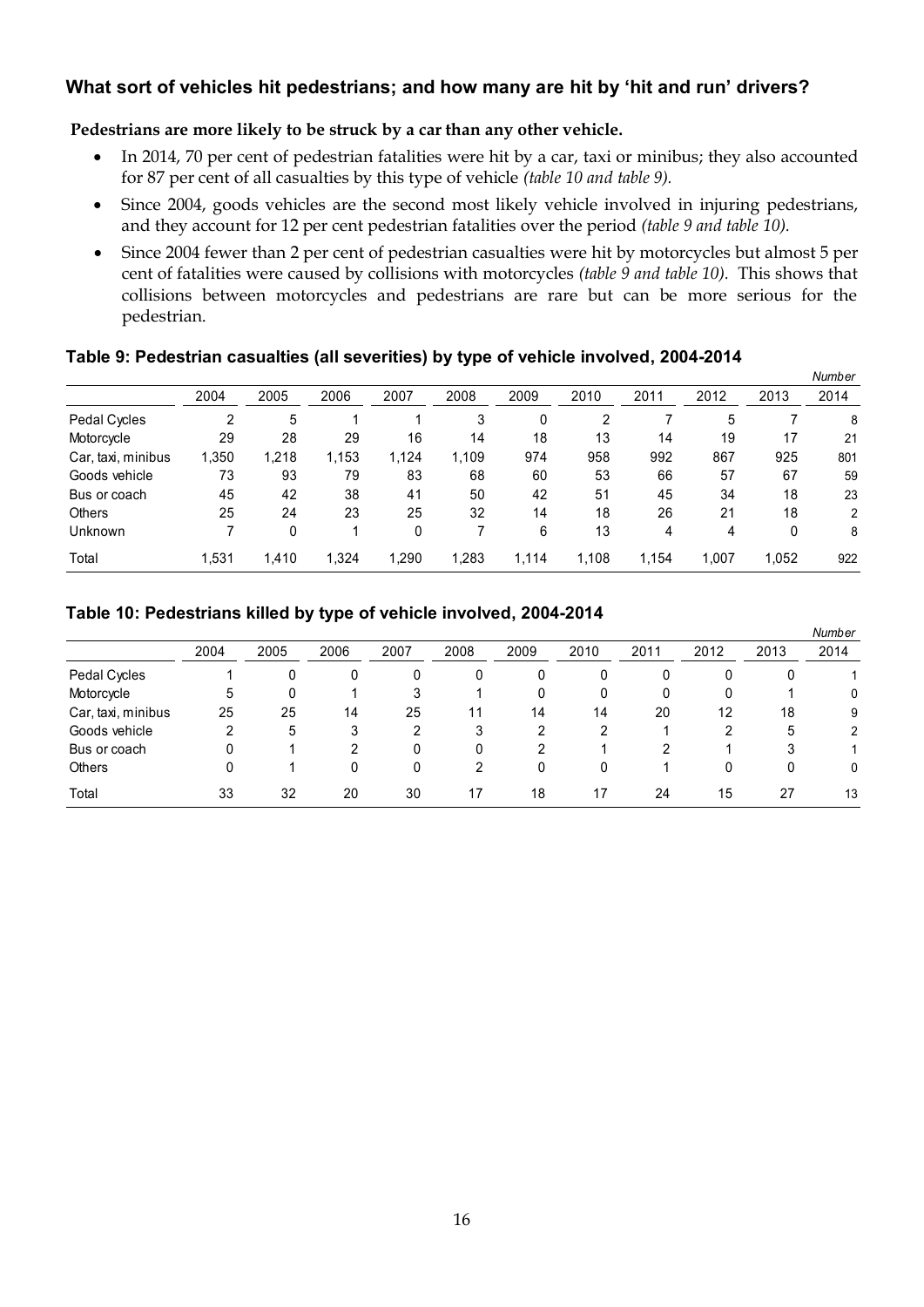#### **A significant minority of pedestrian casualties arise from hit and run accidents**

- Since 2004, hit and run incidents have accounted for 17 pedestrian fatalities; 7 per cent of pedestrian fatalities over this period *(table 11).*
- In 2004, hit and run incidents accounted for 282 pedestrian casualties in total; the figure for 2014 is 161, as reduction of 43 per cent *(table 11)*.
- The percentage of pedestrian casualties resulting from hit and run incidents has fluctuated since 2004, from a peak in 2007 of 21 per cent contrasting to the 2014 the figure of 17 per cent *(table 11).*
- Since 2004, an average of 14 per cent of 'hit and run' pedestrian casualties were Killed or Seriously Injured. This is slightly lower than pedestrian casualties arising from other accidents (including non-stop vehicle, not hit), where there was a corresponding average of 19 per cent of 'non-hit and run' casualties that were classed as Killed or Seriously Injured *(table 11).*

|                               |       |       |       |       |       |       |       |       |       | Number         |      |
|-------------------------------|-------|-------|-------|-------|-------|-------|-------|-------|-------|----------------|------|
|                               | 2004  | 2005  | 2006  | 2007  | 2008  | 2009  | 2010  | 2011  | 2012  | 2013           | 2014 |
| Killed:                       |       |       |       |       |       |       |       |       |       |                |      |
| Hit and Run                   | 7     | 1     | 0     | 3     | 0     | 1     | 0     | 1     | 1     | $\overline{c}$ | 1    |
| Other                         | 26    | 31    | 20    | 27    | 17    | 17    | 17    | 23    | 14    | 25             | 12   |
| Total                         | 33    | 32    | 20    | 30    | 17    | 18    | 17    | 24    | 15    | 27             | 13   |
| Serious:                      |       |       |       |       |       |       |       |       |       |                |      |
| Hit and Run                   | 34    | 42    | 30    | 40    | 29    | 26    | 25    | 26    | 23    | 23             | 20   |
| Non stop vehicle, not hit (a) | 0     | 1     | 0     | 0     | 0     | 0     | 1     | 0     | 1     | 0              | 1    |
| Other                         | 233   | 194   | 212   | 207   | 203   | 213   | 170   | 211   | 164   | 210            | 215  |
| Total                         | 267   | 237   | 242   | 247   | 232   | 239   | 196   | 237   | 188   | 233            | 236  |
| Slight:                       |       |       |       |       |       |       |       |       |       |                |      |
| Hit and Run                   | 241   | 240   | 215   | 223   | 212   | 156   | 173   | 193   | 126   | 158            | 140  |
| Non stop vehicle, not hit (a) | 8     | 8     | 17    | 7     | 9     | 6     | 6     | 3     | 7     | 4              | 6    |
| Other                         | 982   | 893   | 830   | 783   | 813   | 695   | 716   | 697   | 671   | 630            | 527  |
| Total                         | 1,231 | 1,141 | 1,062 | 1,013 | 1,034 | 857   | 895   | 893   | 804   | 792            | 673  |
| All severities:               |       |       |       |       |       |       |       |       |       |                |      |
| Hit and Run                   | 282   | 283   | 245   | 266   | 241   | 183   | 198   | 220   | 150   | 183            | 161  |
| Non stop vehicle, not hit (a) | 8     | 9     | 17    | 7     | 9     | 6     | 7     | 3     | 8     | 4              | 7    |
| Other                         | 1,241 | 1,118 | 1,062 | 1,017 | 1,033 | 925   | 903   | 931   | 849   | 865            | 754  |
| Total                         | 1,531 | 1,410 | 1,324 | 1,290 | 1,283 | 1,114 | 1,108 | 1,154 | 1,007 | 1,052          | 922  |

#### **Table 11: Pedestrian casualties by hit and run, 2004-2014**

(a) 'Non-stop vehicle, not hit' includes cases w here a vehicle w as involved in, or contributory to, an accident, but did not or w as not hit (either by other vehicles, or striking a pedestrian) and then left the scene of the accident.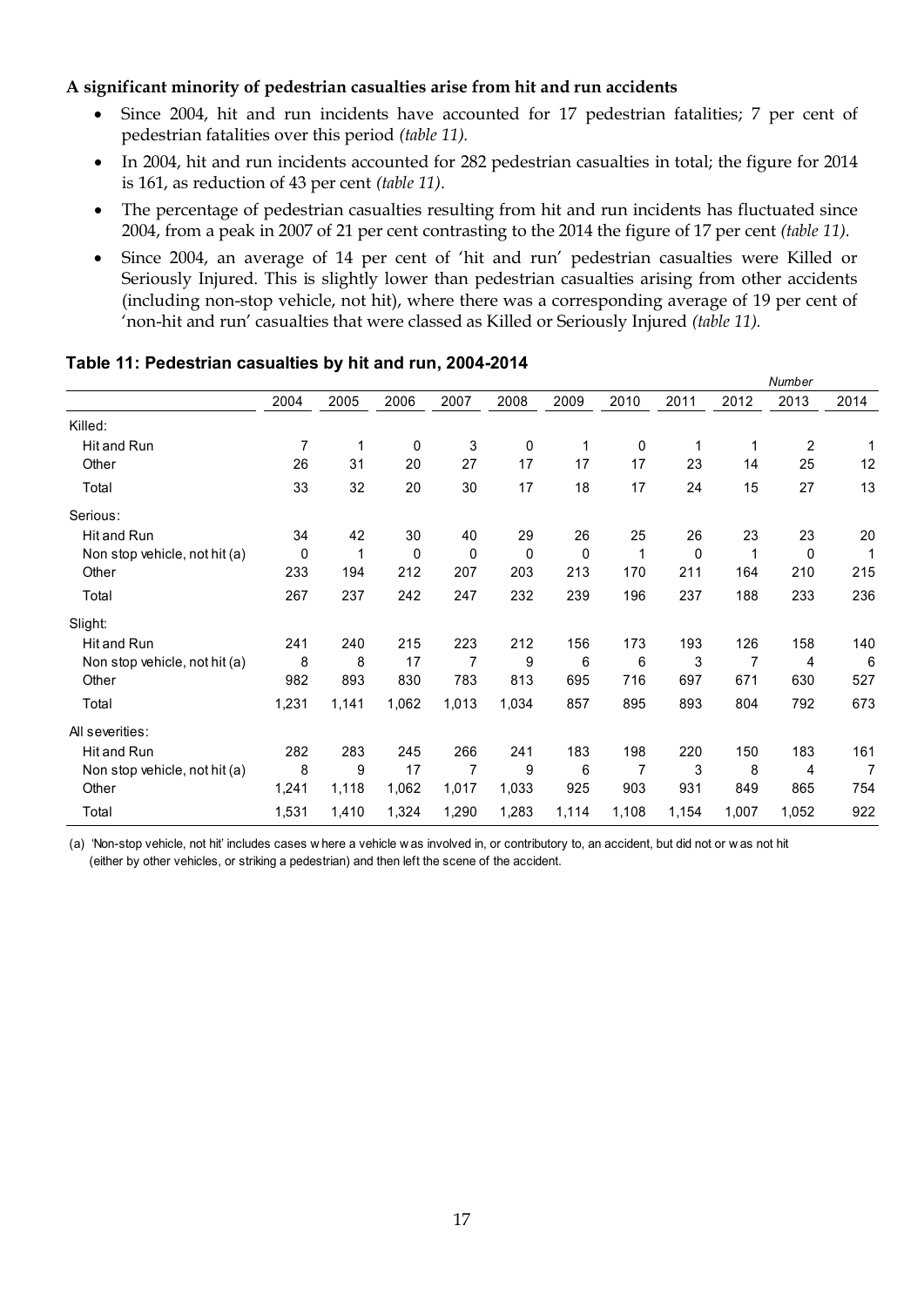# **What were the weather and light conditions?**

- Since 2004, four out of five pedestrian casualties occurred in fine weather *(table 12).*
- In 2014, pedestrian casualties in darkness were more likely to result in a KSI injury than pedestrian casualties in daylight.
- Since 2004, around 36 per cent of all KSI pedestrian casualties and 27 per cent of all slightly injured pedestrian casualties occurred during darkness *(table 13).*

| Table 12: Pedestrian casualties by weather conditions, 2004-2014 |  |  |
|------------------------------------------------------------------|--|--|
|------------------------------------------------------------------|--|--|

|                            |       | -              |        |              |       |       |       |                |       |       | Number |
|----------------------------|-------|----------------|--------|--------------|-------|-------|-------|----------------|-------|-------|--------|
|                            | 2004  | 2005           | 2006   | 2007         | 2008  | 2009  | 2010  | 2011           | 2012  | 2013  | 2014   |
| Fine without high winds    | 1,219 | 1,128          | 800, I | 1,022        | 974   | 857   | 916   | 924            | 807   | 842   | 739    |
| Raining without high winds | 166   | 126            | 130    | 128          | 166   | 130   | 85    | 113            | 126   | 124   | 126    |
| Snowing without high winds | 12    | 3              | 4      | 3            | 2     | 9     | 14    | $\overline{2}$ | 2     | 6     |        |
| Fine with high winds       | 14    | 18             | 21     | 18           | 16    | 10    | 10    | 19             | 9     | 10    | 14     |
| Raining with high winds    | 34    | 29             | 27     | 17           | 29    | 21    | 6     | 21             | 17    | 24    | 18     |
| Snowing with high winds    | 0     | $\mathbf{0}$   | 3      | $\mathbf{0}$ | 0     |       | 0     | 0              | 0     | 2     | 0      |
| Fog or mist - if hazard    | 4     | $\overline{2}$ | 10     |              |       |       | 3     | 5              |       |       | 0      |
| Other                      | 29    | 34             | 27     | 19           | 11    | 17    | 31    |                | 12    | 17    | 10     |
| Unknown                    | 53    | 70             | 94     | 82           | 84    | 68    | 43    | 63             | 33    | 26    | 14     |
| Total                      | 1,531 | .410           | 1.324  | 1.290        | 1.283 | 1,114 | 1.108 | 1.154          | 1.007 | 1,052 | 922    |

#### **Table 13: Pedestrian casualties by light conditions, 2004-2014**

|                 |       |      |      |      |      |      |      |      |      |      | Number |
|-----------------|-------|------|------|------|------|------|------|------|------|------|--------|
|                 | 2004  | 2005 | 2006 | 2007 | 2008 | 2009 | 2010 | 2011 | 2012 | 2013 | 2014   |
| KSI:            |       |      |      |      |      |      |      |      |      |      |        |
| Daylight        | 178   | 168  | 171  | 166  | 163  | 180  | 141  | 164  | 122  | 164  | 163    |
| Darkness        | 122   | 101  | 91   | 111  | 86   | 77   | 72   | 97   | 81   | 96   | 86     |
| Slight:         |       |      |      |      |      |      |      |      |      |      |        |
| Daylight        | 858   | 821  | 773  | 724  | 771  | 669  | 676  | 646  | 585  | 585  | 505    |
| Darkness        | 373   | 320  | 289  | 289  | 263  | 188  | 219  | 247  | 219  | 207  | 168    |
| All Severities: |       |      |      |      |      |      |      |      |      |      |        |
| Daylight        | 1,036 | 989  | 944  | 890  | 934  | 849  | 817  | 810  | 707  | 749  | 668    |
| Darkness        | 495   | 421  | 380  | 400  | 349  | 265  | 291  | 344  | 300  | 303  | 254    |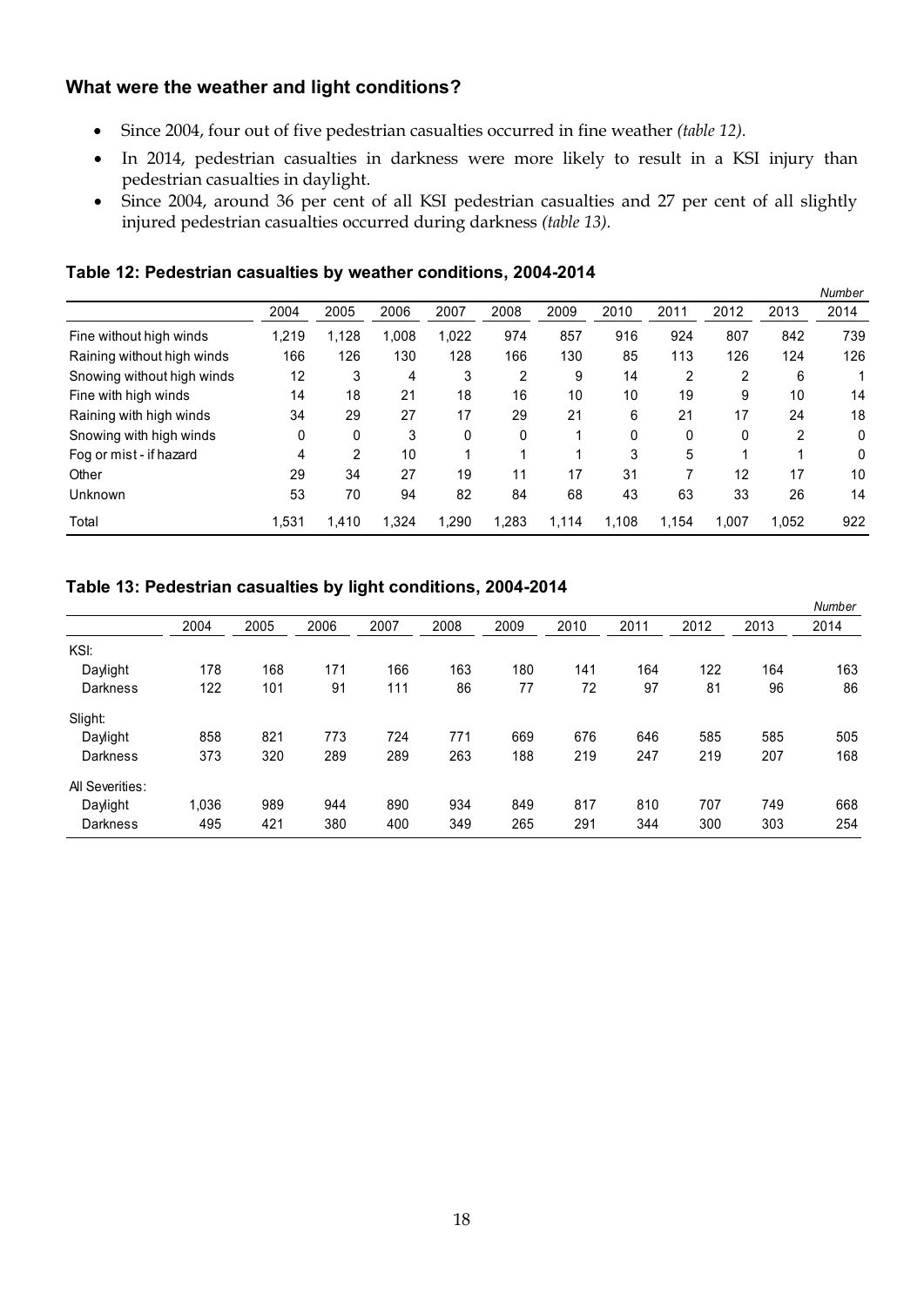# **Summary of child (aged 0-15) pedestrian casualties**

#### **Child pedestrian casualties have declined since 1979….**

- 2014 witnessed the fifth lowest number of child KSI pedestrian casualties (73). There were 221 slight casualties, bringing the total of child pedestrian casualties of all severities to 294.
- 2014 also had the second lowest number of slight and total child pedestrian casualties since 1979 *(table 14)*.

#### **Table 14: Child pedestrian casualties summary, 1979-2014**

|      |             |     | Number and rate             |       |                  |  |  |
|------|-------------|-----|-----------------------------|-------|------------------|--|--|
|      | Number of   |     | Child pedestrian casualties |       | Rate per 100,000 |  |  |
|      | children    |     |                             |       | (aged 0-15)      |  |  |
|      | (thousands) | KSI | Slight                      | Total | population       |  |  |
| 1979 | 648         | 365 | 931                         | 1,296 | 200.0            |  |  |
| 1980 | 638         | 318 | 827                         | 1,145 | 179.6            |  |  |
| 1981 | 626         | 302 | 811                         | 1,113 | 177.9            |  |  |
| 1982 | 613         | 340 | 830                         | 1,170 | 190.9            |  |  |
| 1983 | 602         | 307 | 817                         | 1,124 | 186.9            |  |  |
| 1984 | 590         | 311 | 882                         | 1,193 | 202.2            |  |  |
| 1985 | 583         | 323 | 804                         | 1,127 | 193.3            |  |  |
| 1986 | 579         | 261 | 751                         | 1,012 | 174.8            |  |  |
| 1987 | 576         | 277 | 770                         | 1,047 | 181.8            |  |  |
| 1988 | 578         | 262 | 805                         | 1,067 | 184.7            |  |  |
| 1989 | 580         | 235 | 842                         | 1,077 | 185.6            |  |  |
| 1990 | 583         | 253 | 815                         | 1,068 | 183.0            |  |  |
| 1991 | 589         | 206 | 829                         | 1,035 | 175.7            |  |  |
| 1992 | 593         | 193 | 813                         | 1,006 | 169.6            |  |  |
| 1993 | 598         | 165 | 734                         | 899   | 150.3            |  |  |
| 1994 | 603         | 178 | 706                         | 884   | 146.7            |  |  |
| 1995 | 601         | 159 | 682                         | 841   | 139.9            |  |  |
| 1996 | 598         | 192 | 680                         | 872   | 145.7            |  |  |
| 1997 | 597         | 148 | 711                         | 859   | 143.8            |  |  |
| 1998 | 596         | 134 | 720                         | 854   | 143.3            |  |  |
| 1999 | 594         | 122 | 630                         | 752   | 126.6            |  |  |
| 2000 | 591         | 126 | 631                         | 757   | 128.0            |  |  |
| 2001 | 587         | 120 | 611                         | 731   | 124.6            |  |  |
| 2002 | 582         | 98  | 548                         | 646   | 111.1            |  |  |
| 2003 | 577         | 85  | 508                         | 593   | 102.8            |  |  |
| 2004 | 573         | 92  | 457                         | 549   | 96.0             |  |  |
| 2005 | 568         | 90  | 411                         | 501   | 88.6             |  |  |
| 2006 | 565         | 76  | 358                         | 434   | 77.4             |  |  |
| 2007 | 561         | 77  | 337                         | 414   | 74.4             |  |  |
| 2008 | 559         | 70  | 356                         | 426   | 77.0             |  |  |
| 2009 | 557         | 83  | 261                         | 344   | 62.5             |  |  |
| 2010 | 555         | 71  | 312                         | 383   | 69.0             |  |  |
| 2011 | 556         | 82  | 314                         | 396   | 71.2             |  |  |
| 2012 | 557         | 53  | 242                         | 295   | 53.0             |  |  |
| 2013 | 555         | 63  | 214                         | 277   | 49.9             |  |  |
| 2014 | 555         | 73  | 221                         | 294   | 53.0             |  |  |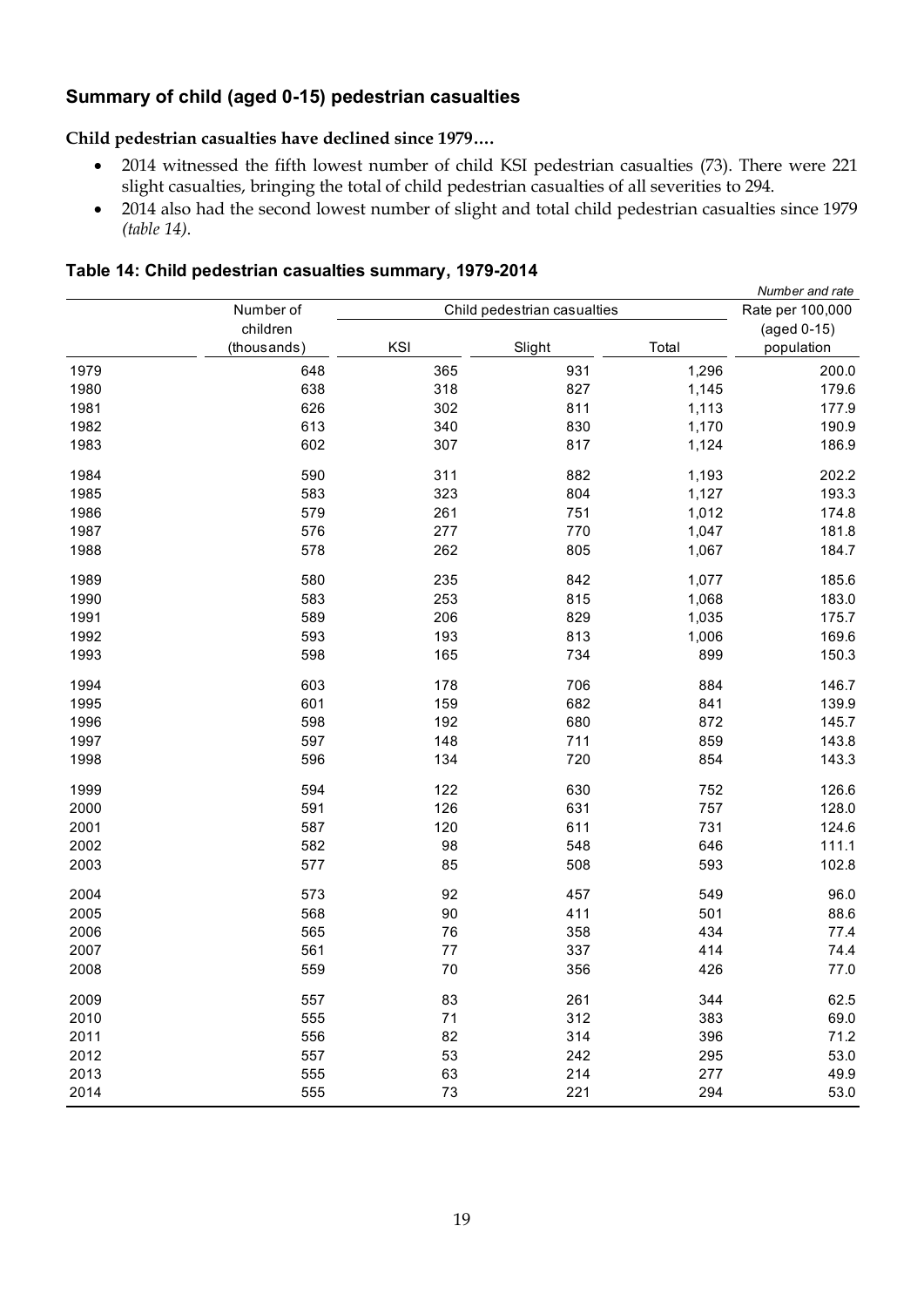#### **...and have declined as a proportion of all pedestrian casualties since 2002.**

- Child pedestrian casualties, as a percentage of all pedestrian casualties, fluctuated little between 1979 and 2001, averaging 42 per cent over this period. From 2002 to 2014, as a whole, this average drops to 33 per cent of all pedestrian casualties *(chart 10).*
- The corresponding figures for child KSI pedestrian casualties are lower; figures from table 3 show that child KSI casualties, as a percentage of all pedestrian KSI casualties, fluctuated little between 1979 and 2001, averaging 37 per cent over this period. From 2002 to 2014, as a whole, this average drops to 30 percent of all pedestrian KSI casualties *(table 3 and table 14).*
- The gradual reduction in child pedestrian casualties since 2001 coincides with a range of initiatives across Wales to reduce child pedestrian road traffic accidents; these included Kerbcraft child pedestrian training (5/7 years), greater introduction of 20-mph zones, and Safe routes to school.

**Chart 10: Percentage of pedestrian casualties who are aged 15 or under, 1979-2014**

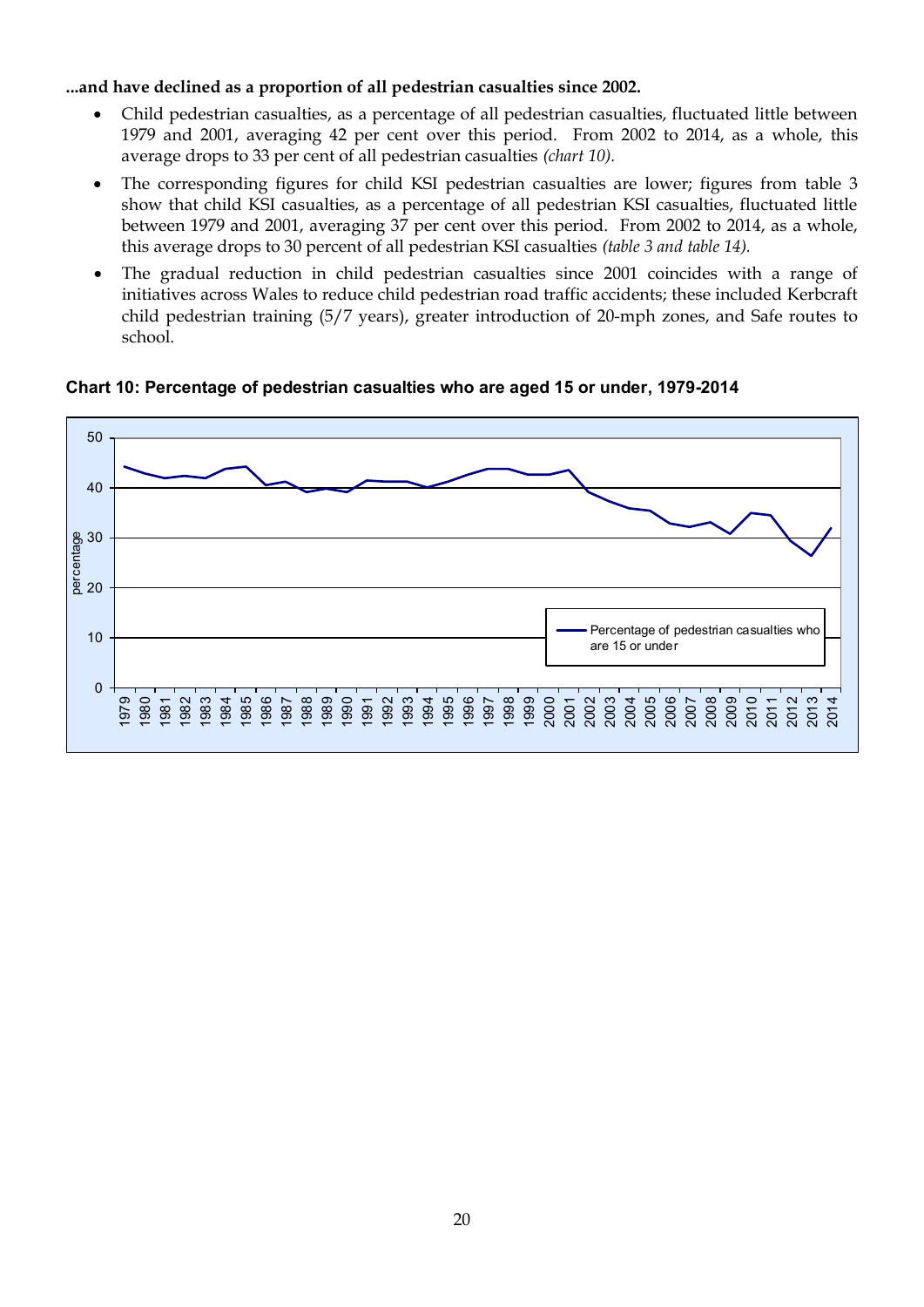# **When are child pedestrian casualties most likely to occur?**

#### **Child pedestrian casualties are associated with journeys to and from school**

- Based on figures for 2005 to 2014 inclusive, child pedestrian casualties of all severities peak around the times of 08:00 in the morning and 15:00 in the afternoon during the period from Monday to Friday. They then fall away over the late afternoon and evening *(chart 11).*
- On weekends, child pedestrian casualties rise through the morning until around noon. They remain at these higher levels through the afternoon before falling away in the evening *(chart 11).*
- Child pedestrian casualties are higher on weekdays than at weekends *(table 15).*

#### **Chart 11: Number of pedestrian casualties by time of day and day of week, for children (aged 0-15): total during period 2005-2014**

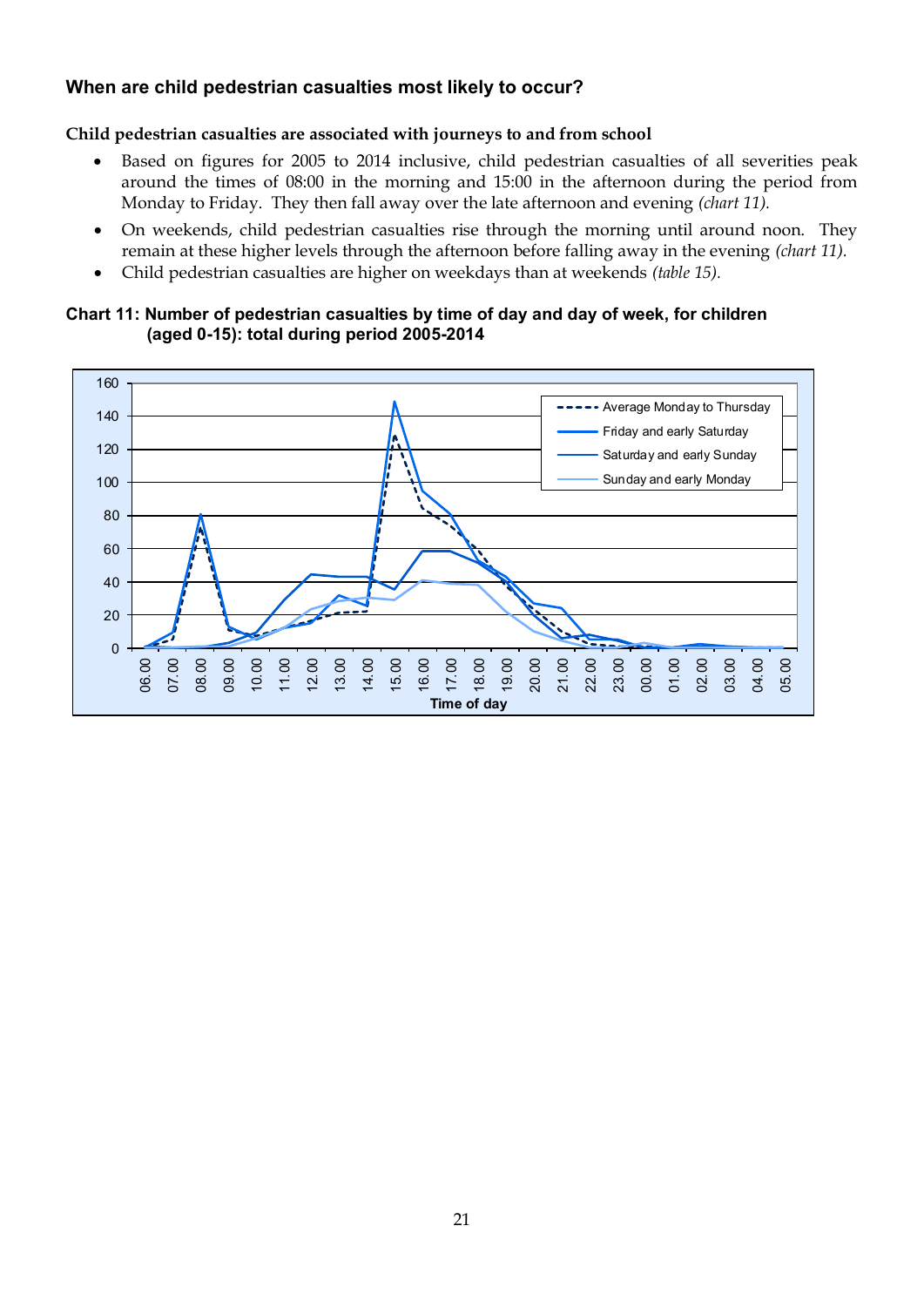|           |      |                |      |                |                |      |      |         |                |                | Number                    |
|-----------|------|----------------|------|----------------|----------------|------|------|---------|----------------|----------------|---------------------------|
|           | 2004 | 2005           | 2006 | 2007           | 2008           | 2009 | 2010 | 2011    | 2012           | 2013           | 2014                      |
| KSI:      |      |                |      |                |                |      |      |         |                |                |                           |
| Monday    | 12   | 10             | 9    | 13             | 8              | 10   | 11   | 11      | $\,6\,$        | 4              | 9                         |
| Tuesday   | 13   | $\overline{7}$ | 16   | 9              | 18             | 7    | 10   | 10      | $\overline{7}$ | 11             | 15                        |
| Wednesday | 9    | 25             | 16   | 13             | 8              | 16   | 15   | 12      | 13             | 8              | 6                         |
| Thursday  | 15   | 9              | 8    | 10             | 10             | 15   | 11   | 14      | 11             | 13             | 10                        |
| Friday    | 21   | 14             | 11   | 18             | 16             | 15   | 7    | 19      | 6              | 11             | 19                        |
| Saturday  | 13   | 12             | 6    | $\overline{7}$ | 8              | 15   | 9    | 10      | 5              | 9              | 11                        |
| Sunday    | 9    | 13             | 10   | $\overline{7}$ | $\overline{2}$ | 5    | 8    | $\,6\,$ | 5              | $\overline{7}$ | $\ensuremath{\mathsf{3}}$ |
| Slight:   |      |                |      |                |                |      |      |         |                |                |                           |
| Monday    | 79   | 55             | 56   | 59             | 62             | 35   | 56   | 34      | 35             | 33             | 30                        |
| Tuesday   | 76   | 69             | 63   | 53             | 58             | 47   | 41   | 53      | 34             | 40             | 37                        |
| Wednesday | 65   | 50             | 49   | 52             | 45             | 44   | 58   | 58      | 41             | 28             | 37                        |
| Thursday  | 70   | 66             | 54   | 49             | 68             | 35   | 47   | 57      | 50             | 33             | 34                        |
| Friday    | 79   | 83             | 71   | 63             | 58             | 48   | 47   | 51      | 36             | 41             | 41                        |
| Saturday  | 55   | 54             | 41   | 41             | 38             | 29   | 44   | 37      | 29             | 28             | 22                        |
| Sunday    | 33   | 34             | 24   | 20             | 27             | 23   | 19   | 24      | 17             | 11             | 20                        |
| Total:    |      |                |      |                |                |      |      |         |                |                |                           |
| Monday    | 91   | 65             | 65   | 72             | 70             | 45   | 67   | 45      | 41             | 37             | 39                        |
| Tuesday   | 89   | 76             | 79   | 62             | 76             | 54   | 51   | 63      | 41             | 51             | 52                        |
| Wednesday | 74   | 75             | 65   | 65             | 53             | 60   | 73   | 70      | 54             | 36             | 43                        |
| Thursday  | 85   | 75             | 62   | 59             | 78             | 50   | 58   | 71      | 61             | 46             | 44                        |
| Friday    | 100  | 97             | 82   | 81             | 74             | 63   | 54   | 70      | 42             | 52             | 60                        |
| Saturday  | 68   | 66             | 47   | 48             | 46             | 44   | 53   | 47      | 34             | 37             | 33                        |
| Sunday    | 42   | 47             | 34   | 27             | 29             | 28   | 27   | 30      | 22             | 18             | 23                        |

# **Table 15: Child pedestrian casualties by days of the week and severity, 2004-2014**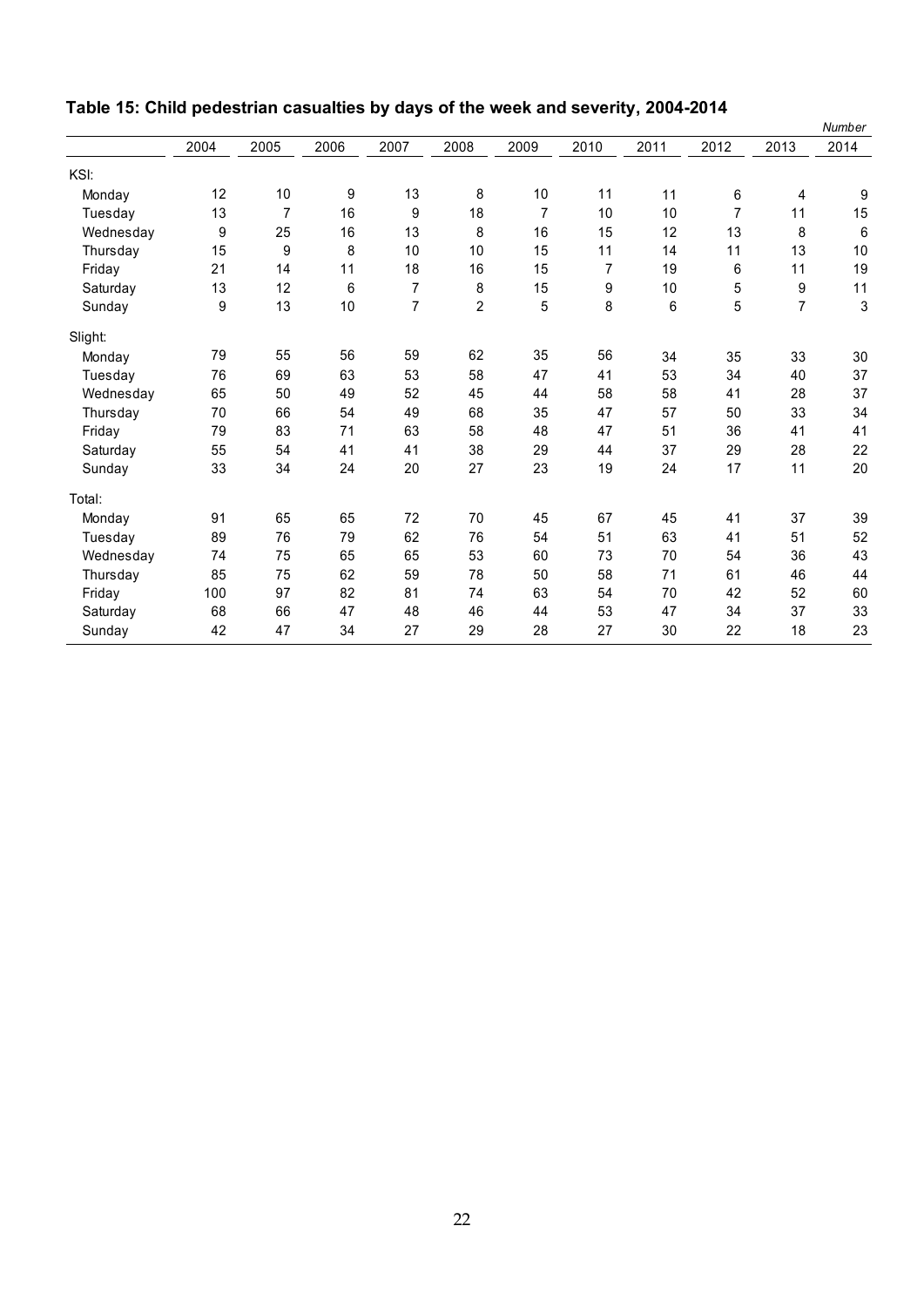# **Where on the road are child pedestrian casualties most likely to occur?**

#### **Most child pedestrian casualties occurred in 30 mph zones**

- In 2014, 92 per cent of KSI and 91 per cent of slightly injured child pedestrian casualties occurred in 30 mph zones *(table 16).*
- Since 2004, there have been 20 child pedestrian fatalities of which 60 per cent occurred in 30 mph zones *(table 17)*.
- **There have been no child pedestrian fatalities since 2011** *(table 17)***.**

|  | Table 16: Child pedestrian casualties by speed limit (mph), 2004-2014 |  |  |
|--|-----------------------------------------------------------------------|--|--|
|  |                                                                       |  |  |

|                 |              |                |                         |                |                         |                |                |                |                         |            | Number                  |
|-----------------|--------------|----------------|-------------------------|----------------|-------------------------|----------------|----------------|----------------|-------------------------|------------|-------------------------|
|                 | 2004         | 2005           | 2006                    | 2007           | 2008                    | 2009           | 2010           | 2011           | 2012                    | 2013       | 2014                    |
| KSI:            |              |                |                         |                |                         |                |                |                |                         |            |                         |
| up to 20        | 0            | 0              | 0                       | 2              | 1                       | 2              | 1              | 0              | 1                       | 1          | $\overline{2}$          |
| 30              | 81           | 83             | 68                      | 72             | 66                      | 68             | 66             | 69             | 46                      | 61         | 67                      |
| 40              | 2            | 1              | 3                       | $\overline{2}$ | 1                       | 4              | $\overline{2}$ | 8              | 3                       | 0          | $\pmb{0}$               |
| 50              | 0            | 1              | $\overline{\mathbf{c}}$ | 0              | $\overline{2}$          | 1              | 0              | 2              | 0                       | 1          | $\mathbf 0$             |
| 60              | 9            | 5              | 3                       | 1              | $\mathbf 0$             | 8              | 2              | 3              | $\overline{\mathbf{c}}$ | 0          | 4                       |
| 70              | $\mathbf{0}$ | $\mathbf{0}$   | 0                       | 0              | $\mathbf{0}$            | $\mathbf{0}$   | 0              | 0              | 1                       | 0          | $\mathbf 0$             |
| Total           | 92           | 90             | 76                      | 77             | 70                      | 83             | 71             | 82             | 53                      | 63         | 73                      |
| Slight:         |              |                |                         |                |                         |                |                |                |                         |            |                         |
| up to 20        | $\mathbf{1}$ | 1              | 6                       | 3              | 4                       | 3              | 4              | $\mathsf 3$    | 5                       | $\sqrt{3}$ | 9                       |
| 30              | 433          | 394            | 335                     | 315            | 334                     | 250            | 295            | 299            | 226                     | 196        | 202                     |
| 40              | 14           | 3              | 9                       | 9              | 7                       | $\overline{2}$ | 1              | $\overline{2}$ | 5                       | 7          | $\,6\,$                 |
| 50              | 0            | 1              | 0                       | 2              | $\overline{\mathbf{c}}$ | 1              | 2              | 0              | 0                       |            | $\boldsymbol{2}$        |
| 60              | 9            | 12             | 8                       | 6              | 9                       | 5              | 10             | 10             | 5                       | 7          | $\overline{c}$          |
| 70              | 0            | 0              | 0                       | 2              | $\mathbf 0$             | $\mathbf{0}$   | 0              | $\mathbf 0$    | 1                       | 0          | 0                       |
| Total           | 457          | 411            | 358                     | 337            | 356                     | 261            | 312            | 314            | 242                     | 214        | 221                     |
| All Severities: |              |                |                         |                |                         |                |                |                |                         |            |                         |
| up to 20        | 1            | 1              | 6                       | 5              | 5                       | 5              | 5              | 3              | 6                       | 4          | 11                      |
| 30              | 514          | 477            | 403                     | 387            | 400                     | 318            | 361            | 368            | 272                     | 257        | 269                     |
| 40              | 16           | 4              | 12                      | 11             | 8                       | 6              | 3              | 10             | 8                       | 7          | 6                       |
| 50              | 0            | $\overline{2}$ | $\overline{2}$          | 2              | 4                       | 2              | 2              | 2              | 0                       | 2          | $\overline{\mathbf{c}}$ |
| 60              | 18           | 17             | 11                      | 7              | 9                       | 13             | 12             | 13             | 7                       | 7          | 6                       |
| 70              | 0            | 0              | 0                       | $\overline{2}$ | $\mathbf 0$             | 0              | $\mathbf 0$    | 0              | 2                       | 0          | 0                       |
| Total           | 549          | 501            | 434                     | 414            | 426                     | 344            | 383            | 396            | 295                     | 277        | 294                     |

| Table 17: Child pedestrians killed by speed limit (mph), 2004-2014 |      |      |      |      |      |      |      |      |      |              |        |  |  |
|--------------------------------------------------------------------|------|------|------|------|------|------|------|------|------|--------------|--------|--|--|
|                                                                    |      |      |      |      |      |      |      |      |      |              | Number |  |  |
| Speed Limit                                                        | 2004 | 2005 | 2006 | 2007 | 2008 | 2009 | 2010 | 2011 | 2012 | 2013         | 2014   |  |  |
| 30                                                                 |      |      | 0    | 3    |      | 2    |      | 0    | 0    | 0            |        |  |  |
| 40                                                                 |      | 0    |      | 0    | 0    | 0    |      | 0    | 0    | 0            | 0      |  |  |
| 50                                                                 | 0    | 0    | 0    | 0    |      | 0    | 0    | 0    | 0    | 0            | 0      |  |  |
| 60                                                                 |      |      |      | 0    | 0    |      | 0    |      | 0    | 0            | 0      |  |  |
| Total                                                              | 4    | 3    | 2    | 3    | 2    | 3    | 2    |      | 0    | <sup>0</sup> |        |  |  |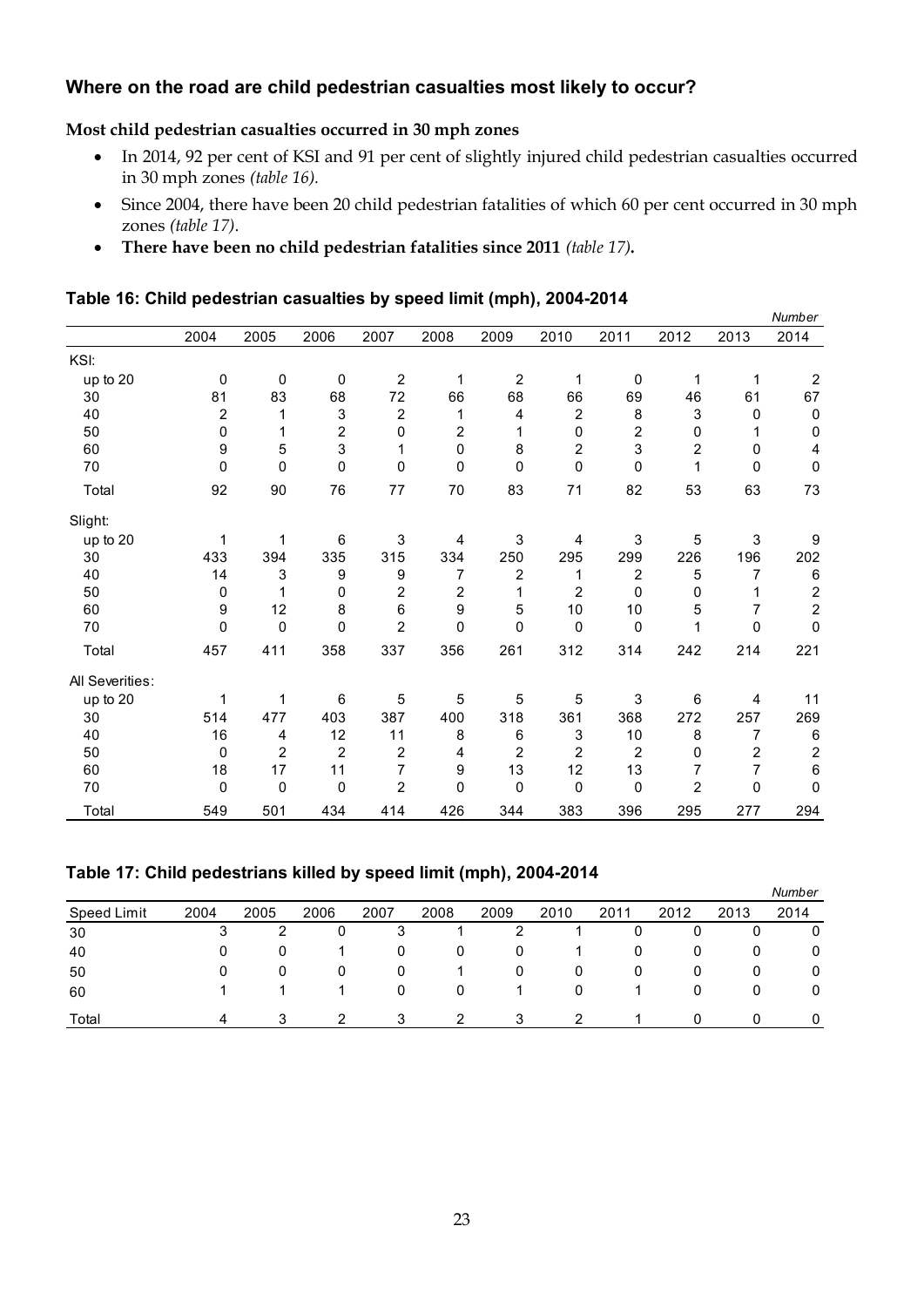# **What sort of vehicles hit child pedestrians?**

#### **Most child pedestrians are hit by cars; in fine weather**

- Since 2004, 91 per cent of child pedestrian casualties were hit by cars *(table 18).*
- Since 2004, 84 per cent of child pedestrian casualties occurred during fine weather *(table 19).*

|                    |                |      |                |              |      |                |                |      |              |                         | Number |
|--------------------|----------------|------|----------------|--------------|------|----------------|----------------|------|--------------|-------------------------|--------|
|                    | 2004           | 2005 | 2006           | 2007         | 2008 | 2009           | 2010           | 2011 | 2012         | 2013                    | 2014   |
| KSI:               |                |      |                |              |      |                |                |      |              |                         |        |
| Pedal Cycle        | 0              | 1    | 1              | 1            | 0    | 0              | 0              | 0    | $\mathbf{0}$ | 0                       | 2      |
| Motorcycle         | 4              | 3    | 0              | 3            | 1    | $\overline{2}$ | 0              | 0    |              | $\overline{2}$          |        |
| Car, taxi, minibus | 82             | 79   | 71             | 67           | 65   | 77             | 66             | 75   | 49           | 60                      | 65     |
| Bus or coach       |                | 1    | 1              | $\mathsf 3$  | 0    | 1              | 4              | 0    | 2            | $\mathbf{0}$            | 4      |
| Goods vehicles     | 3              | 5    | 1              | 2            | 2    |                | 0              | 4    |              | 0                       | 1      |
| Others/Unknown     | $\overline{2}$ | 1    | $\overline{2}$ | $\mathbf{1}$ | 2    | $\overline{2}$ | 1              | 3    | 0            | 1                       | 0      |
| Slight:            |                |      |                |              |      |                |                |      |              |                         |        |
| Pedal Cycle        |                | 0    | 0              | 0            | 2    | $\mathbf{0}$   | 0              | 0    | 0            | $\overline{c}$          |        |
| Motorcycle         | 3              | 8    | 8              | 5            | 5    | 5              | $\overline{2}$ | 5    | 6            |                         | 6      |
| Car, taxi, minibus | 420            | 379  | 327            | 300          | 322  | 237            | 286            | 280  | 220          | 203                     | 202    |
| Bus or coach       | 15             | 3    | 8              | 9            | 12   | 6              | 8              | 10   | 3            | $\overline{2}$          | 8      |
| Goods vehicles     | 11             | 17   | 10             | 19           | 14   | 8              | 8              | 12   | 10           | 6                       | 3      |
| Others/Unknown     | 7              | 4    | 5              | 4            | 1    | 5              | 8              | 7    | 3            | 0                       | 1      |
| All severities:    |                |      |                |              |      |                |                |      |              |                         |        |
| Pedal Cycle        |                | 1    |                | 1            | 2    | 0              | 0              | 0    | 0            | $\overline{\mathbf{c}}$ | 3      |
| Motorcycle         | 7              | 11   | 8              | 8            | 6    | 7              | $\overline{2}$ | 5    | 7            | 3                       | 7      |
| Car, taxi, minibus | 502            | 458  | 398            | 367          | 387  | 314            | 352            | 355  | 269          | 263                     | 267    |
| Bus or coach       | 16             | 4    | 9              | 12           | 12   | 7              | 12             | 10   | 5            | $\overline{2}$          | 12     |
| Goods vehicles     | 14             | 22   | 11             | 21           | 16   | 9              | 8              | 16   | 11           | 6                       | 4      |
| Others/Unknown     | 9              | 5    | 7              | 5            | 3    | 7              | 9              | 10   | 3            | 1                       | 1      |
|                    |                |      |                |              |      |                |                |      |              |                         |        |

# **Table 18: Child pedestrian casualties by type of vehicle involved, 2004-2014**

# **Table 19: Child pedestrian casualties by weather, 2004-2014**

|                            |      |      |      |      |      |      |      |      |      |      | Number |
|----------------------------|------|------|------|------|------|------|------|------|------|------|--------|
|                            | 2004 | 2005 | 2006 | 2007 | 2008 | 2009 | 2010 | 2011 | 2012 | 2013 | 2014   |
| Fine without high winds    | 458  | 431  | 348  | 345  | 351  | 284  | 327  | 329  | 245  | 238  | 241    |
| Raining without high winds | 46   | 29   | 28   | 36   | 42   | 28   | 22   | 40   | 30   | 22   | 39     |
| Snowing without high winds | 4    | 2    |      | 0    | 0    |      | 6    | 0    |      |      |        |
| Fine with high winds       | 3    |      | 6    | 6    | 4    | 0    | 6    | 4    | 3    |      | 4      |
| Raining with high winds    | 6    | 3    | 5    | 4    | 6    | 4    | っ    | 4    | 2    |      |        |
| Snowing with high winds    | 0    | 0    |      |      | 0    | 0    | 0    | 0    | 0    |      | 0      |
| Fog or mist - if hazard    | 2    | 0    | 4    | 0    | 0    | 0    | 0    |      | 0    |      | 0      |
| Other                      | 16   | 8    | 10   | 3    | 2    | 3    | 8    | 4    | 4    |      | 4      |
| Unknown                    | 14   | 21   | 31   | 20   | 21   | 24   | 12   | 14   | 10   |      | 4      |
| Total                      | 549  | 501  | 434  | 414  | 426  | 344  | 383  | 396  | 295  | 277  | 294    |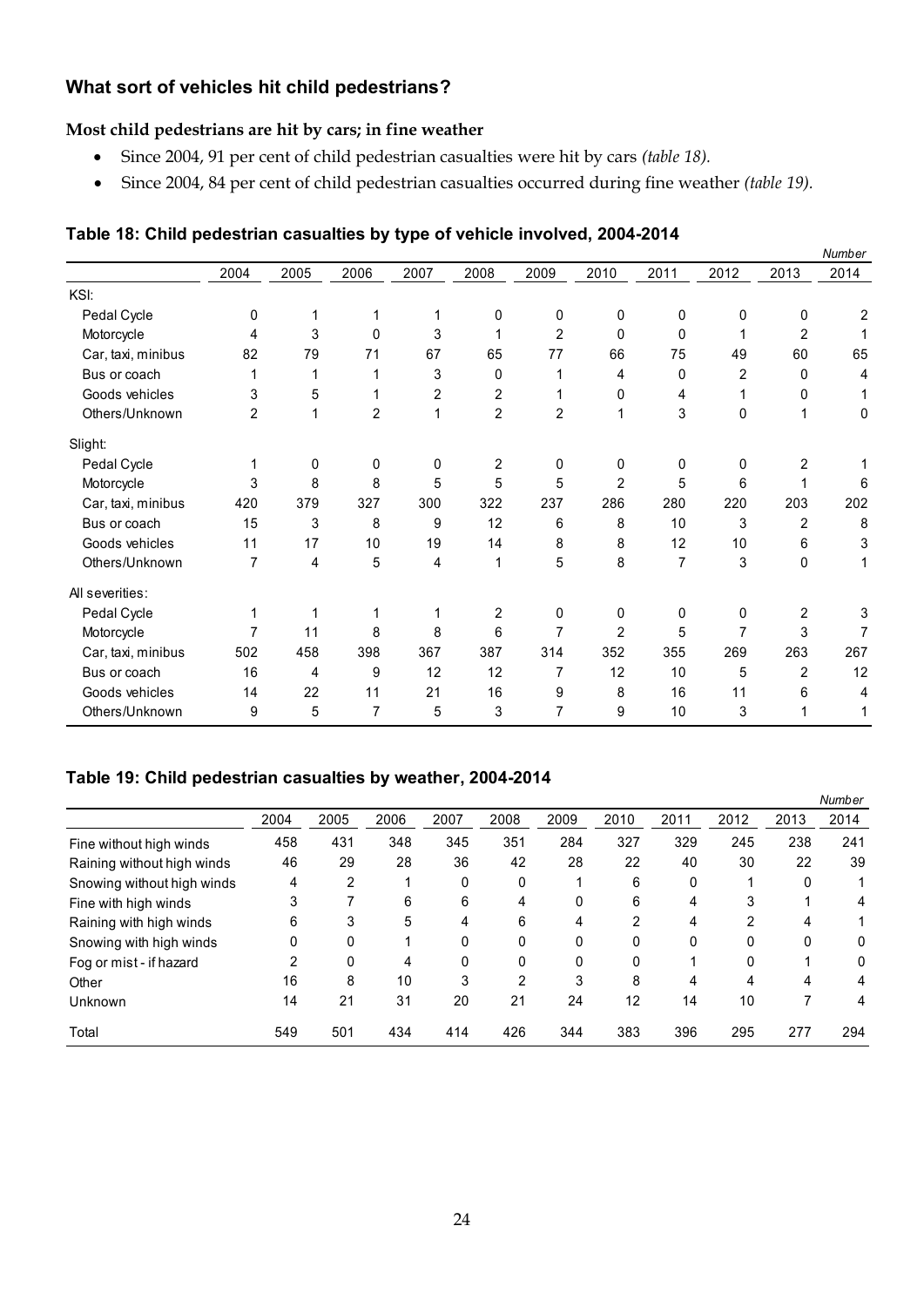# **Key quality information:**

- Source: Police reported road casualties in Wales
- Status: National Statistics
- Description: The statistics refer to casualties resulting from personal injury accidents on public roads reported to the police and forwarded to the Welsh Government. The police compile statistical data about road traffic accidents and casualties (called Stats19 data) for the Welsh Government and the Department for Transport (DfT). This follows police attendance at accidents that involve any personal injury, together with members of the public reporting personal injury accidents directly to the police. The figures are based on information available to the Government 14 weeks after the end of the latest quarter.

A casualty is defined as, a person killed or injured in an accident. One accident may give rise to several casualties. Casualties are subdivided into killed, seriously injured and slightly injured categories. Casualties reported as killed include only those cases where death occurs in less than 30 days as a result of the accident. They do not include those who died as a result of natural causes (e.g. heart attack) rather than as a result of the accident, nor do they include confirmed suicides.

Uses of data: There are a variety of organisations that use the Welsh road traffic accident and casualty data. The Welsh Government uses road traffic collision and casualty data to help set road safety policy. It is also used for performance indicators, both for the Welsh Government's Transport Strategy and for some Health Performance indicators. They are also component indicators in the Welsh Government's Child Poverty and Sustainable Development indicators.

> Other users include Highway Authorities, covering the Welsh Government, which is responsible for the motorway and trunk road network, and local authorities, which are responsible for other roads in Wales. Other bodies involved in road safety include the Safety Camera Partnership, Trunk Road Agents, and Police & Community Safety Partnerships.

Quality: The figures shown may change in future if there are late amendments. Similarly, the figures for earlier years may differ from those previously published. The figures cover only road accidents reported to the police and involving personal injury.

> There is some possibility of under-reporting and under-recording as well as for the misclassification of accidents though these are minimised by local authorities and the Welsh Government conducting a number of data validations. For example, Welsh Government data analysts may query the location of an accident with a police force when the grid reference of an accident is in a different local authority to the one specified in the data return. These issues are discussed in more detail in a Statistical Article 'Quality Report for Welsh Road Casualties'.

> This data is obtained from administrative sources and thus may be affected by changes in procedures within those systems.

> This article also summarises the sources and methods used to compile the road accident and casualty figures for Wales. It also reviews the quality of the resulting figures in terms of the six dimensions of statistical quality of the European Statistical System. The aim is to provide background information about road casualty statistics for Wales in a single document for all users of the published statistics. It is available from the following link:

<http://gov.wales/statistics-and-research/police-recorded-road-casualties/quality-report>